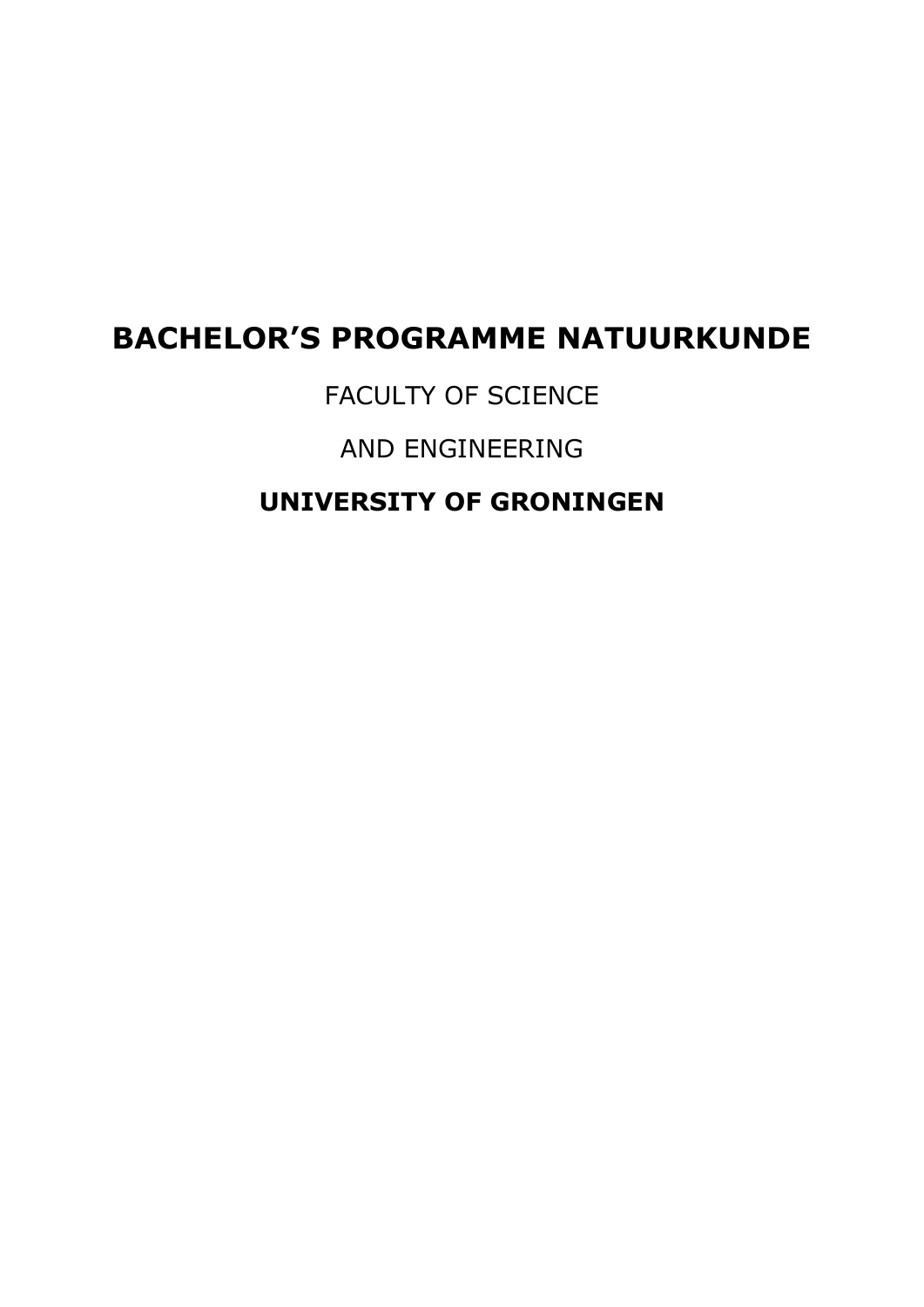QANU Catharijnesingel 56 PO Box 8035 3503 RA Utrecht The Netherlands

Phone: +31 (0) 30 230 3100 E-mail: support@qanu.nl Internet: www.qanu.nl

Project number: Q0727

#### © 2019 QANU

Text and numerical material from this publication may be reproduced in print, by photocopying or by any other means with the permission of QANU if the source is mentioned.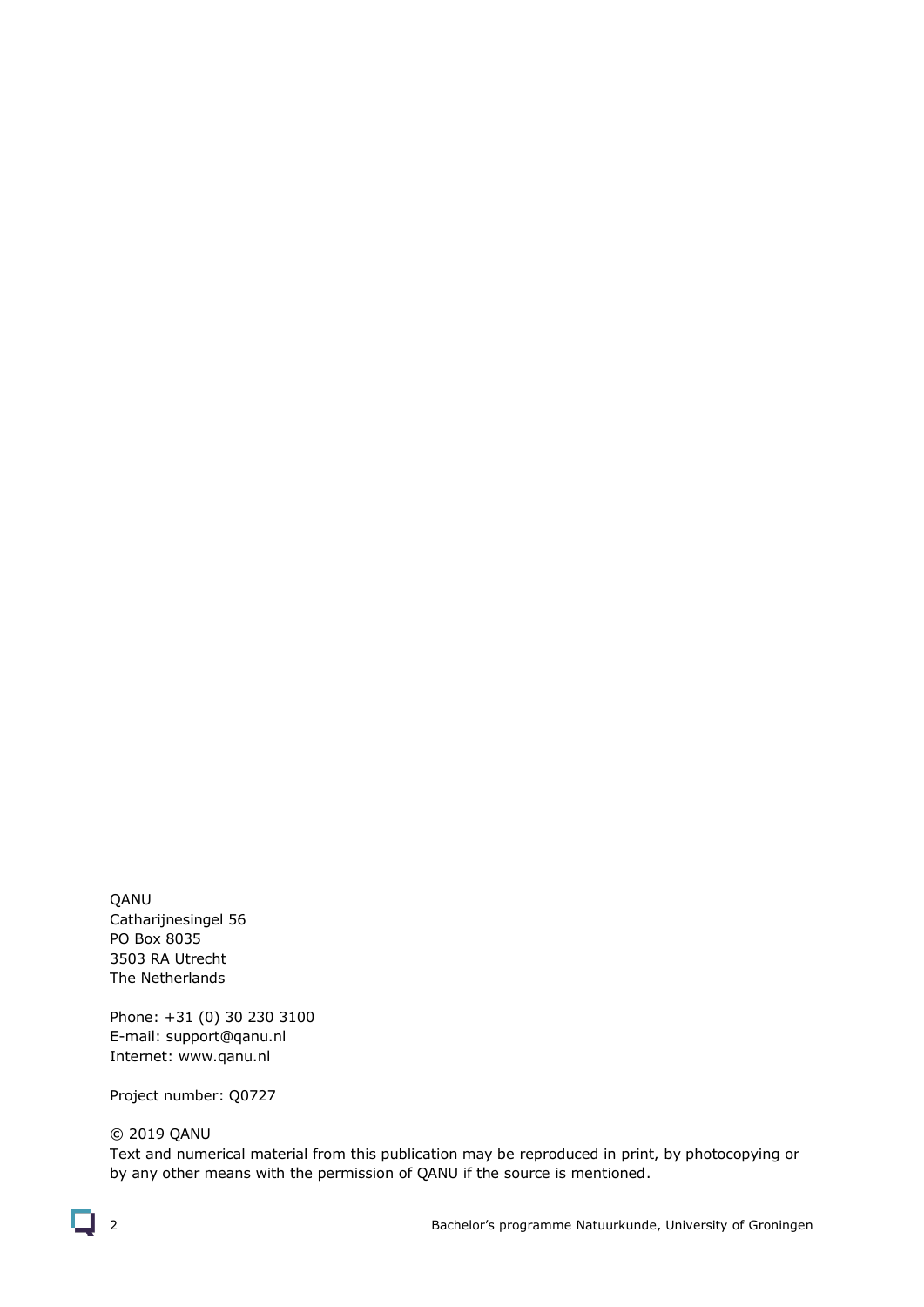## CONTENTS

This report was finalized on 1 October 2019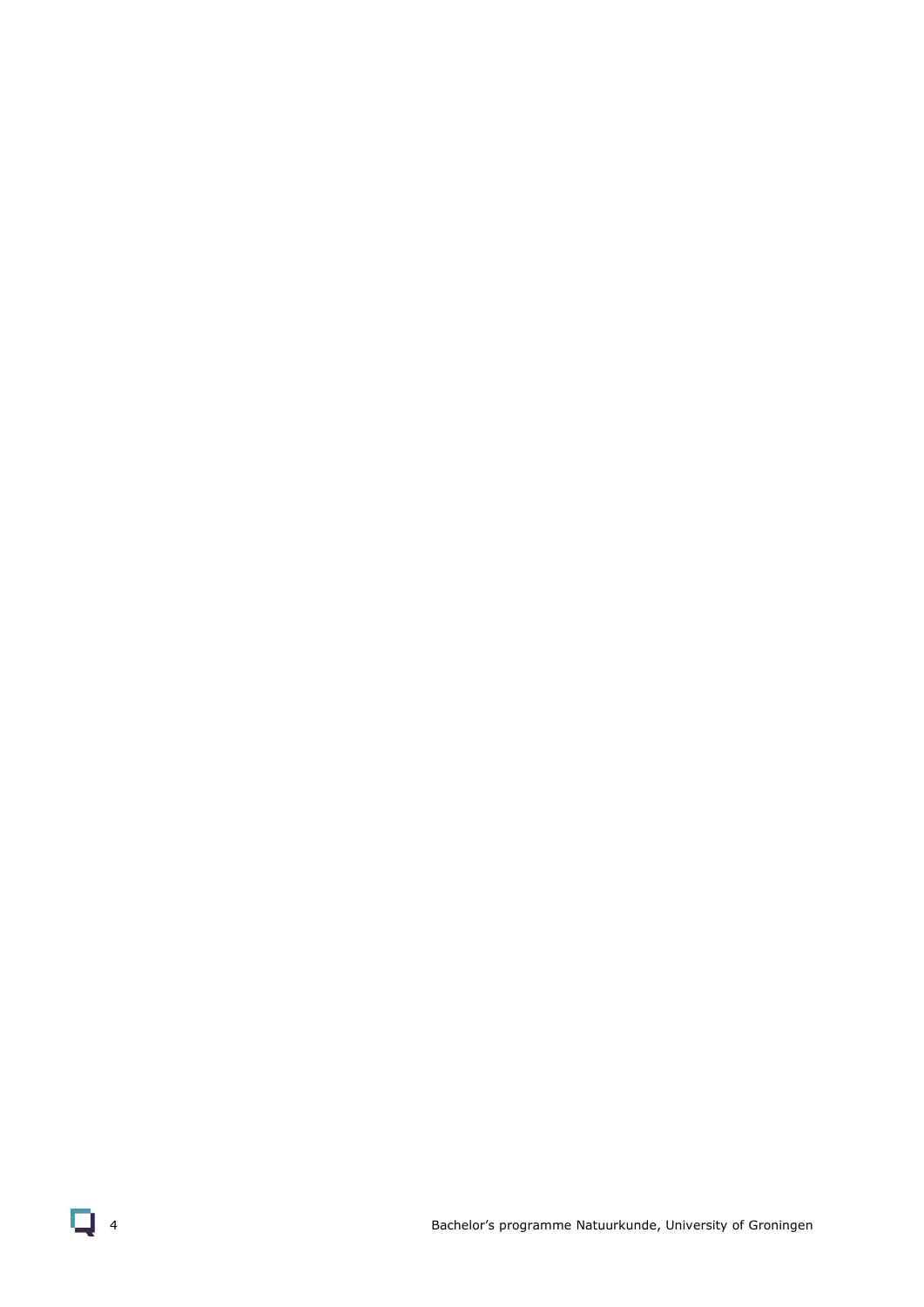## <span id="page-4-0"></span>**REPORT ON THE BACHELOR'S PROGRAMME PHYSICS OF UNIVERSITY OF GRONINGEN**

This report takes the NVAO's Assessment Framework for the Higher Education Accreditation System of the Netherlands for limited programme assessments as a starting point (September 2018).

### <span id="page-4-1"></span>ADMINISTRATIVE DATA REGARDING THE PROGRAMME

#### **Bachelor's programme Physics**

CROHO number: 50206 Level of the programme: bachelor's Orientation of the programme: academic Number of credits: 180 EC Specializations or tracks: Biological & Medical Physics

Location: Groningen Mode of study: The study: the study of study: Language of instruction: English Submission deadline NVAO: 01/11/2019

Name of the programme: Natuurkunde (international name: Physics) Energy & Environmental Physics Nanophysics Particle Physics

The visit of the assessment panel Physics and Astronomy to the Faculty of Science and Engineering of University of Groningen took place on 13, 14 and 15 May 2019.

### <span id="page-4-2"></span>ADMINISTRATIVE DATA REGARDING THE INSTITUTION

Name of the institution: University of Groningen Status of the institution: example in the institution of the institution: Result institutional quality assurance assessment: positive

## <span id="page-4-3"></span>COMPOSITION OF THE ASSESSMENT PANEL

The NVAO has approved the composition of the panel on 1 February 2019. The panel that assessed the bachelor's programme Physics consisted of:

- Prof. dr. R. (Reinder) Coehoorn, full professor at the Eindhoven University of Technology, on the Physics and Application of Nanosystems. He is affiliated to the research group Molecular Materials and Nanosystems, in the Department of Applied Physics [chair];
- Prof. dr. M.J. (Margriet) Van Bael, professor at the Department of Physics and Astronomy of the Faculty of Science of the KU Leuven (Belgium);
- Prof. dr. G. (Garrelt) Mellema, professor at the Department of Astronomy of Stockholm University (Sweden);
- Prof. dr. S. (Sjoerd) Stallinga, professor and head of the Department Imaging Physics of Delft University of Technology;
- J. (Jeffrey) van der Gucht, BSc, master's student Physics and Astronomy at Radboud University [student member].

The panel was supported by dr. B.M. (Barbara) van Balen, who acted as secretary.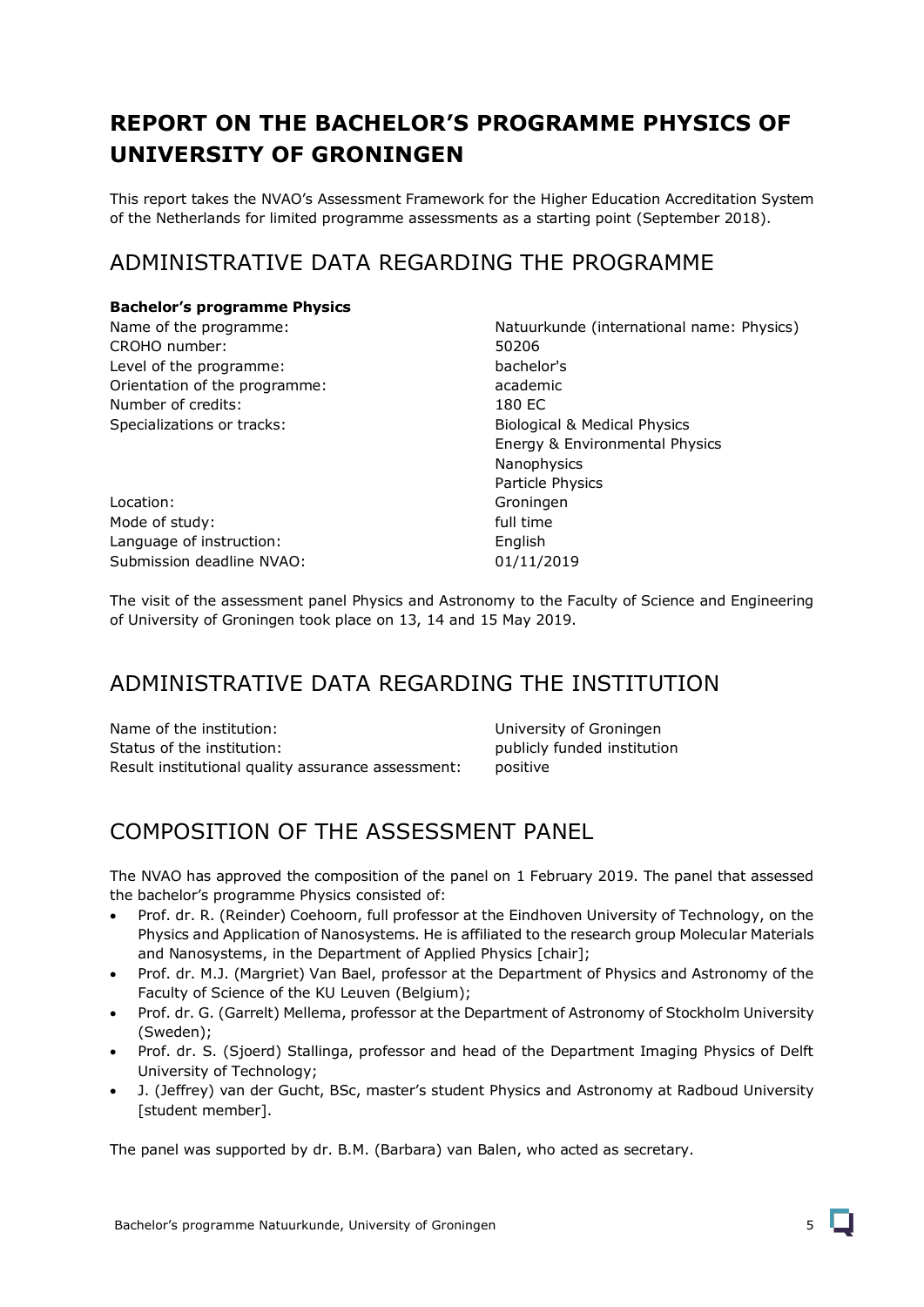## <span id="page-5-0"></span>WORKING METHOD OF THE ASSESSMENT PANEL

The bachelor's programme Physics at the Faculty of Science and Engineering of University of Groningen was part of the cluster assessment Physics and Astronomy. Between April 2019 and June 2019 the panel assessed 17 programmes at 5 universities.

#### *Panel members*

The panel consisted of the following members:

- Prof. dr. R. (Reinder) Coehoorn, full professor at the Eindhoven University of Technology, on the Physics and Application of Nanosystems. He is affiliated to the research group Molecular Materials and Nanosystems, in the Department of Applied Physics [chair];
- Prof. dr. M.J. (Margriet) Van Bael, professor at the Department of Physics and Astronomy of the Faculty of Science of the KU Leuven (Belgium);
- Prof. dr. H. A.J. (Harro) Meijer, professor of Isotope Physics, chairman of the Centrum voor Isotopen Onderzoek (CIO) and director of the Energy and Sustainability Research Institute Groningen at University of Groningen;
- Prof. dr. G. (Garrelt) Mellema, professor at the Department of Astronomy of Stockholm University (Sweden);
- Prof. dr. S. (Sjoerd) Stallinga, professor and head of the Department Imaging Physics of Delft University of Technology;
- Prof. dr. G. (Geert) Vanpaemel, professor for History of Science and Science Communication at KU Leuven Belgium);
- J. (Jeffrey) van der Gucht BSc, master's student Physics and Astronomy at Radboud University [student member];
- B. N. R. (Bram) Lap BSc, master's student Astronomy at University of Groningen [student member];
- L. (Laura) Scheffer BSc, master's student Physics at Utrecht University [student member].

For each site visit, assessment panel members were selected based on their expertise, availability and independence.

The QANU project manager for the cluster assessment was Peter Hildering MSc. He acted as secretary in the site visit of Leiden University and Utrecht University. In order to assure the consistency of assessment within the cluster, the project manager was present at the panel discussion leading to the preliminary findings at all site visits and reviewed all draft reports. Dr. Barbara van Balen acted as secretary in the site visits of University of Groningen and the University of Amsterdam/Vrije Universiteit Amsterdam, and drs. Mariëtte Huisjes was secretary at Radboud University. The project manager and the secretaries regularly discussed the assessment process and outcomes.

#### *Preparation*

On March 15 2019, the panel chair was briefed by the project manager on the tasks and working method of the assessment panel and more specifically its role, as well as use of the assessment framework.

A preparatory panel meeting was organised on May 12 2019. During this meeting, the panel members received instruction on the tasks and working method and the use of the assessment framework. The panel also discussed their working method and the domain specific framework.

A schedule for the site visit was composed. Prior to the site visit, representative partners for the various interviews were selected. See Appendix 4 for the final schedule.

Before the site visit, the programmes wrote self-evaluation reports of the programmes and sent these to the project manager. He checked these on quality and completeness, and sent them to the panel members. The panel members studied the self-evaluation reports and formulated initial questions and remarks, as well as positive aspects of the programmes.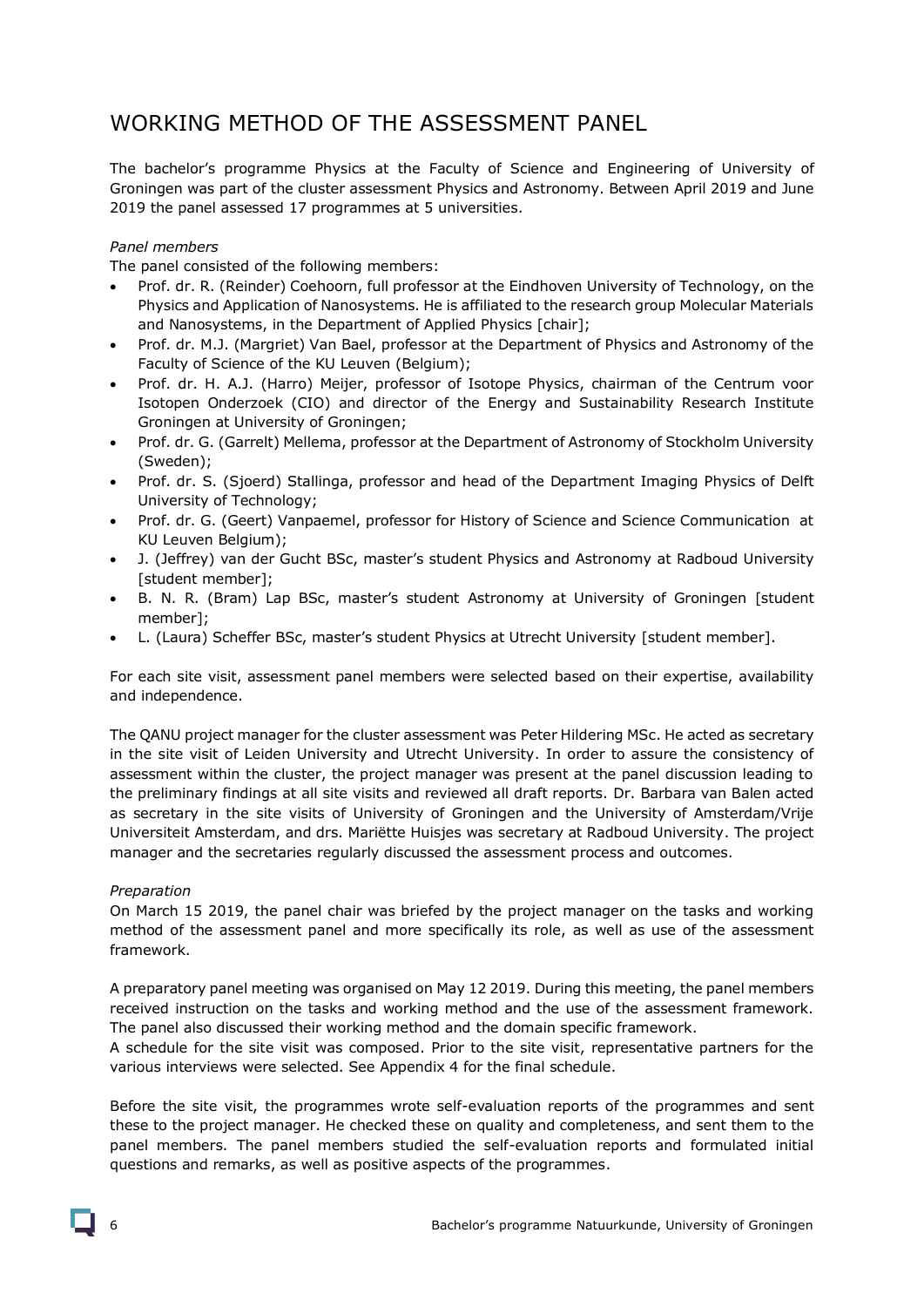The panel also studied a selection of theses. The panel studied the work and the assessment forms of 10 students, based on a provided list of graduates between 2017-2018. For this selection, the panel used the opportunity to select a lower number of theses as described in the NVAO framework when there is significant overlap between the assessed programmes in a single site visit. In the case of the bachelor's programme Physics, this overlap consists of a shared Board of Examiners with the master's programme Physics and the bachelor's and master's programme of Applied Physics, as well as alignment of assessment procedures with the Astronomy Board of Examiners and an overlap in teaching staff between all six programmes. A variety of topics and tracks and a diversity of examiners were included in the selection. The project manager and panel chair assured that the distribution of grades in the selection matched the distribution of grades of all available theses.

#### *Site visit*

The site visit to University of Groningen took place on 13, 14 and 15 May 2019.

At the start of the site visit, the panel discussed its initial findings on the self-evaluation reports and the theses, as well as the division of tasks during the site visit.

During the site visit, the panel studied additional materials about the programmes and exams, as well as minutes of the Programme Committee and the Board of Examiners. An overview of these materials can be found in Appendix 5. The panel conducted interviews with representatives of the programmes: students and staff members, the programme's management, alumni and representatives of the Board of Examiners. It also offered students and staff members an opportunity for confidential discussion during a consultation hour. No requests for private consultation were received.

The panel used the final part of the site visit to discuss its findings in an internal meeting. Afterwards, the panel chair publicly presented the panel's preliminary findings and general observations.

#### *Report*

After the site visit, the secretary wrote a draft report based on the panel's findings and submitted it to the project manager for peer assessment. Subsequently, the secretary sent the report to the panel. After processing the panel members' feedback, the project manager sent the draft reports to the faculty in order to have these checked for factual irregularities. The project manager discussed the ensuing comments with the panel's chair and changes were implemented accordingly. The report was then finalised and sent to the Faculty of Science and Engineering and University Board.

#### *Definition of judgements standards*

In accordance with the NVAO's Assessment framework for limited programme assessments, the panel used the following definitions for the assessment of the standards:

#### **Generic quality**

The quality that, from an international perspective, may reasonably be expected from a higher education Associate Degree, Bachelor's or Master's programme.

#### **Meets the standard**

The programme meets the generic quality standard.

#### **Partially meets the standard**

The programme meets the generic quality standard to a significant extent, but improvements are required in order to fully meet the standard.

#### **Does not meet the standard**

The programme does not meet the generic quality standard.

The panel used the following definitions for the assessment of the programme as a whole: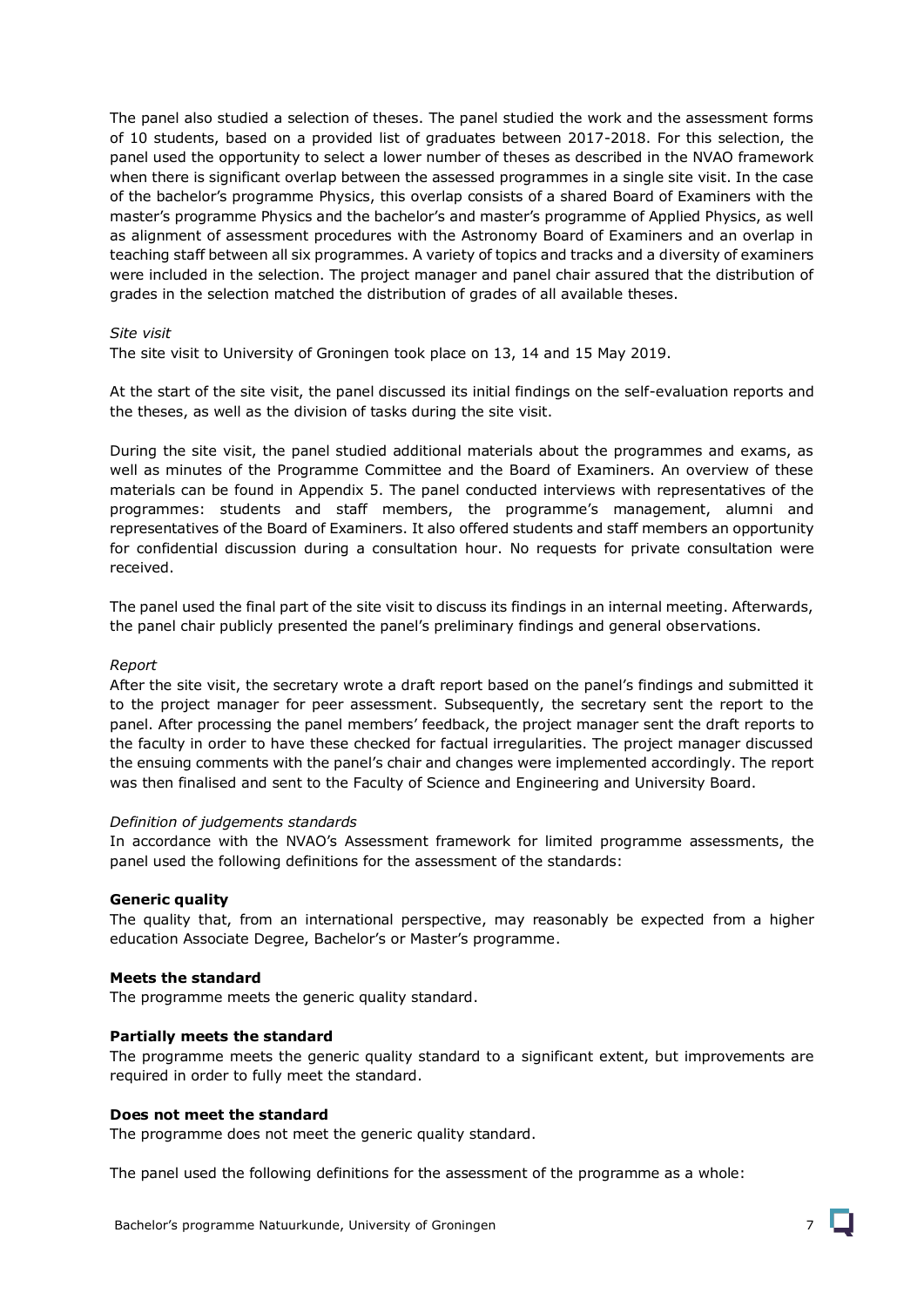#### **Positive**

The programme meets all the standards.

#### **Conditionally positive**

The programme meets standard 1 and partially meets a maximum of two standards, with the imposition of conditions being recommended by the panel.

#### **Negative**

In the following situations:

- The programme fails to meet one or more standards;
- The programme partially meets standard 1;

- The programme partially meets one or two standards, without the imposition of conditions being recommended by the panel;

- The programme partially meets three or more standards.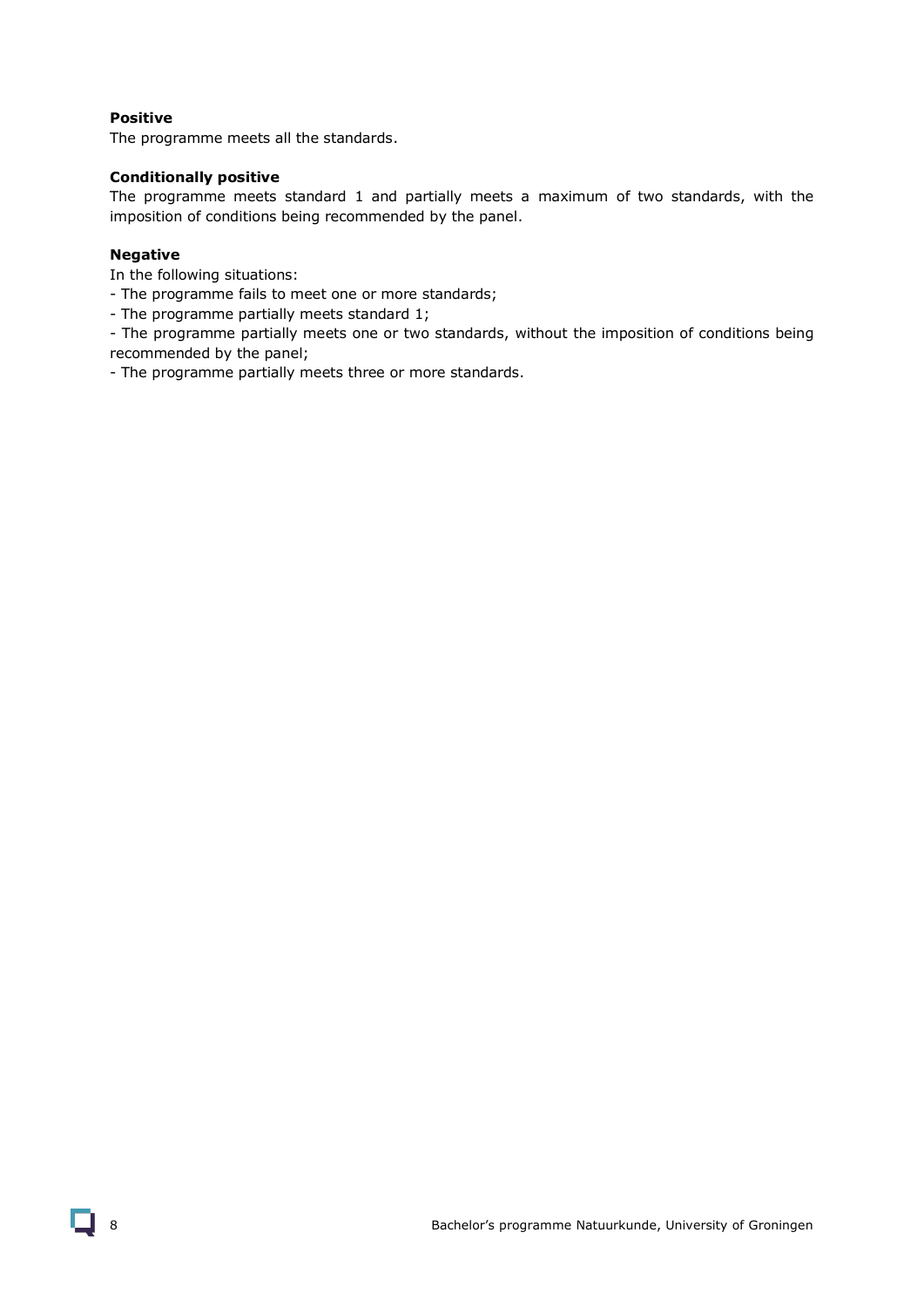## <span id="page-8-0"></span>SUMMARY JUDGEMENT

#### Standard 1

The bachelor's degree programme in Physics is provided by the Faculty of Science and Engineering of the University of Groningen. According to the Faculty's vision, the discipline of physics is concerned with describing the complex universe and its phenomena with simple and useful clarifying laws. In line with this vision, the programme's objective is to offer students a solid foundation to explore the boundaries of our understanding of the fundamental workings of nature.

The programme specified intended learning outcomes (ILOs) within the framework of the Dublin Descriptors. It has aligned them with the domain-specific reference framework Physics. The panel established that the ILOs are formulated in line with the Faculty's vision and sufficiently indicate what could be expected from students at a bachelor's level. They indicate the content, level and orientation of the bachelor's programme and match the professional field. The panel subscribes to the statement in the self-evaluation report that the programme has a strong academic orientation. It appreciates the strong connection of the programme with research and the relevant research institutes. It agrees with the faculty that an international academic environment adds to the quality of the programme and prepares the students for their future career.

#### Standard 2

The bachelor's curriculum in physics consists of three coherent learning lines: basic physics, basic mathematics and skills. The curriculum builds up gradually from broad and general to deep and specialised. The required basic mathematics is concentrated in the first year. Higher-level mathematic subjects are taught as needed for later physics specialisations. Basic physics subjects are predominantly offered as 10 EC courses that run for a full semester. Skills training covers both academic and research skills and runs through the entire programme. Skills are not only taught in dedicated courses, they are also integrated in disciplinary courses and the research project. In the second semester, students choose one of four tracks: Biophysics & Medical Physics; Energy & Environmental Physics; Nanophysics; Particle Physics. These tracks connect to the profiles of the affiliated research institutes.

Mentor groups in the first semester support the students to get acquainted with university teaching and learning and are aimed at group bonding and developing study skills. In the second semester the groups continue as learning communities guided by staff members of the affiliated research institutes. The panel finds the introduction of these learning communities to be very positive.

The choice to offer the programme in English is sufficiently substantiated according to the panel. The curriculum is based on well-defined learning lines, with a strong, broad foundation in physics. It offers a good diversity of tracks, and options for a deepening or broadening minor. The quality of the teaching staff is good. The panel finds that a good start has been made to innovate the teaching methods and recommends continuing in this line. The programme is feasible, and the success rates are in line with the national averages in science programmes.

#### Standard 3

The programme director drafts an assessment plan annually at the programme level. In addition, a Course Unit Assessment Overview (CUAO) is available for each course. The programme uses different modes of assessment, such as multiple-choice and written exams, assignments, oral exams, presentations, reports and research projects. The preferred assessment method gradually shifts towards methods more suited to assessing higher levels of knowledge and skills, reaching the level of evaluation and creation during the research project.

The panel finds the assessment system and policy adequately developed and implemented. The courses use a variety of assessment methods, which are aligned with the learning outcomes and the curriculum. The procedures are transparent for teachers and students.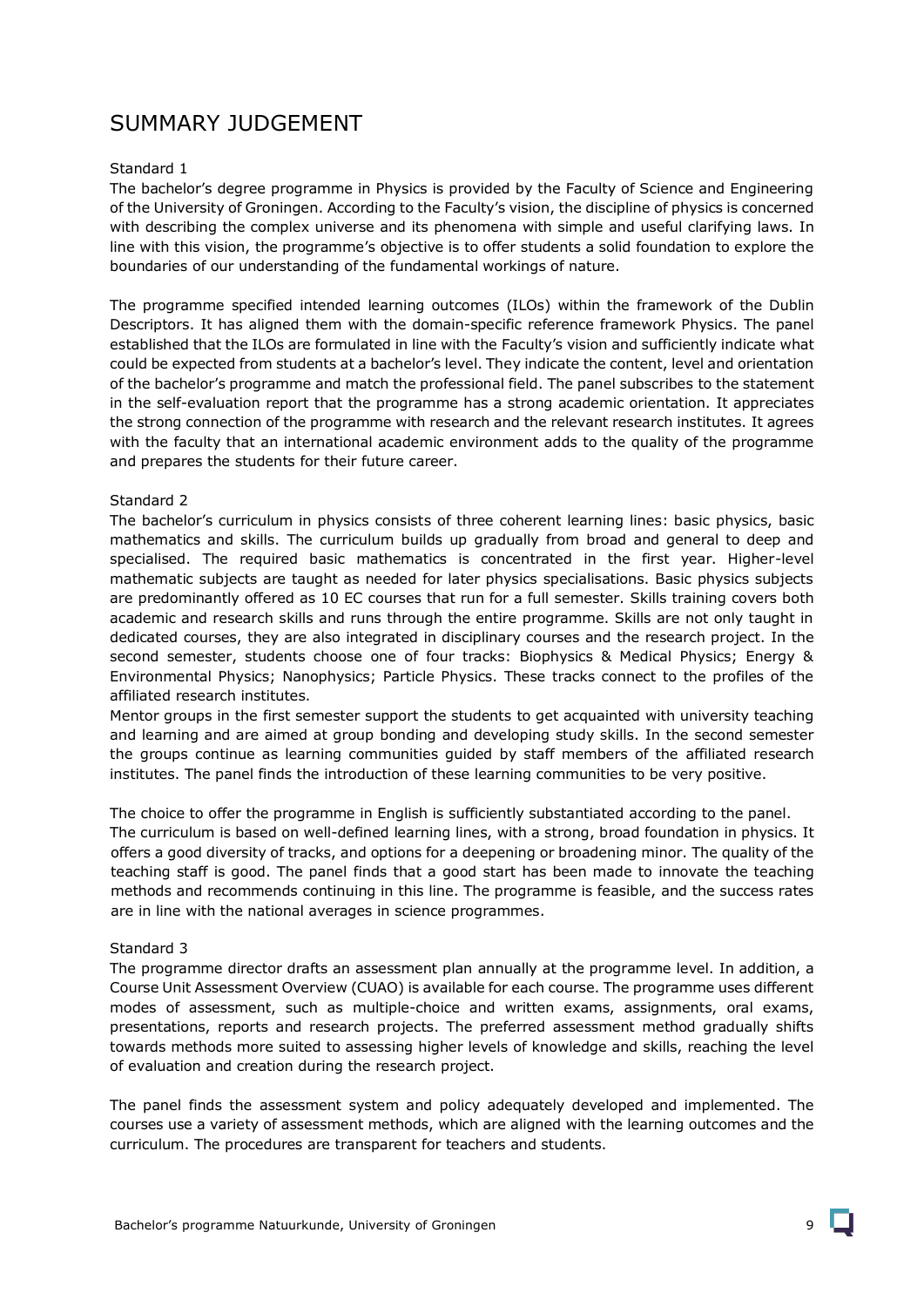The panel is positive about the way the Board of Examiners is performing its tasks. The role of the BoE has obviously been extended and improved in the assessment period. The panel concluded that the examinations, tests and thesis assessment are transparent, valid and reliable. It values in particular the Course Unit Assessment Overviews for all courses.

#### Standard 4

The panel verified the alignment between the programme's intended learning outcomes and the courses and exams in the curriculum. It concluded that this alignment ensures that graduates have achieved the intended learning outcomes. It studied a selection of ten bachelor theses and their assessments. The theses demonstrated that the minimum level required for a bachelor's programme in physics had been exceeded.

The panel assesses the standards from the *Assessment framework for limited programme assessments* in the following way:

#### *Bachelor's programme Physics*

| Standard 1: Intended learning outcomes    | meets the standard |
|-------------------------------------------|--------------------|
| Standard 2: Teaching-learning environment | meets the standard |
| Standard 3: Student assessment            | meets the standard |
| Standard 4: Achieved learning outcomes    | meets the standard |
| General conclusion                        | positive           |

The chair, Prof. Reinder Coehoorn, and the secretary, Dr. Barbara van Balen, of the panel hereby declare that all panel members have studied this report and that they agree with the judgements laid down in it. They confirm that the assessment has been conducted in accordance with the demands relating to independence.

Date: 1 October 2019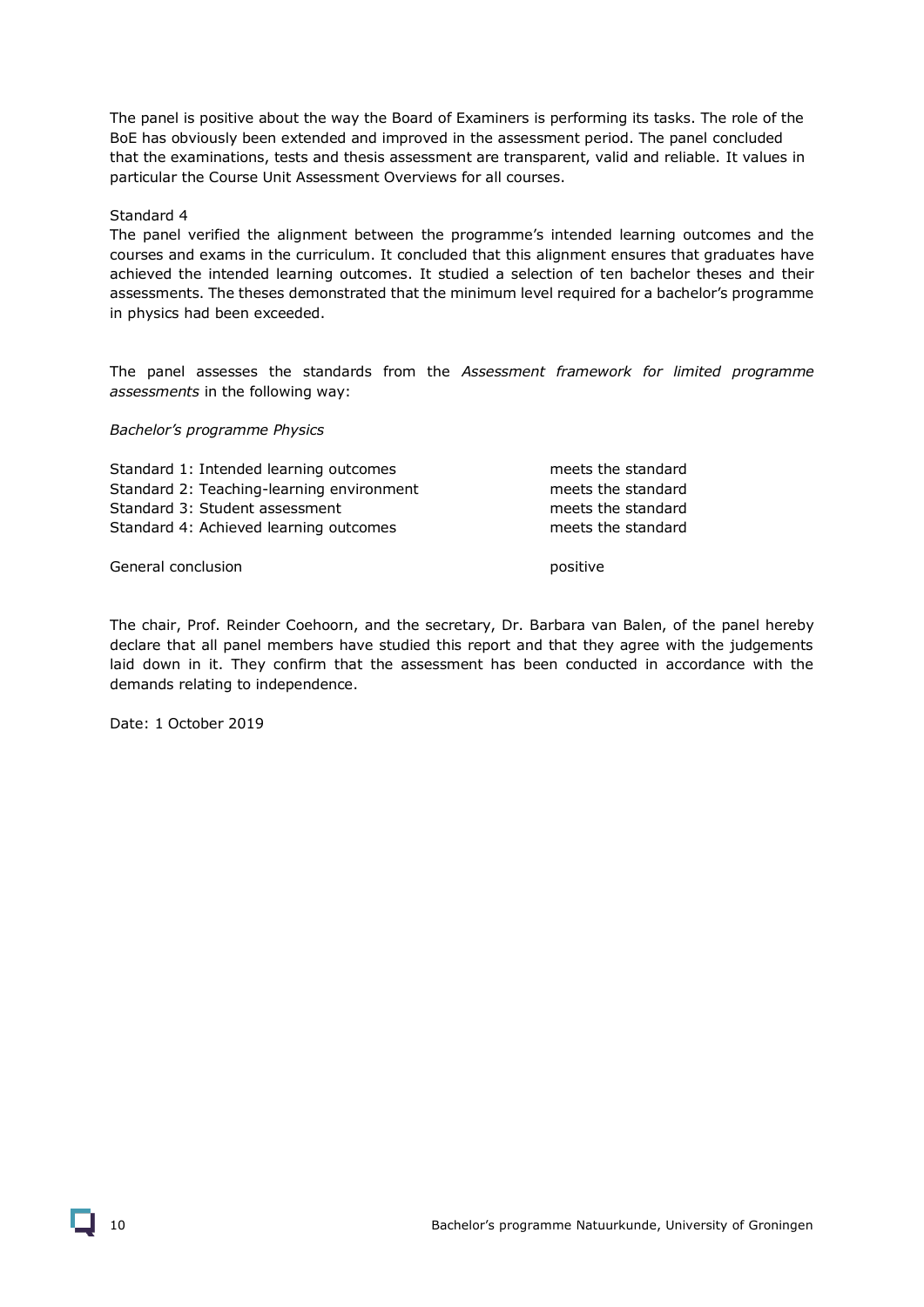## <span id="page-10-0"></span>DESCRIPTION OF THE STANDARDS FROM THE ASSESSMENT FRAMEWORK FOR LIMITED FRAMEWORK ASSESSMENTS

The bachelor's degree programme Natuurkunde (international name: Physics) is provided by the Faculty of Science and Engineering of the University of Groningen. This Faculty also offers the bachelor's degree programmes Applied Physics and Astronomy as well as the master's programmes Physics, Applied Physics and Astronomy, which are also being assessed in this cluster assessment. This report concerns the assessment of the bachelor's degree programme Physics; the assessments of the other bachelor's and the master's degree programmes are described in separate reports.

The Faculty of Science and Engineering (FSE) is a large faculty, its programmes in research and education range from nanomaterials and bio-machinery to astronomy and also include mathematics, pharmacy, neurosciences, computer science and biology. Research at FSE is carried out in a number of institutes. Research institutes relevant for Physics are: Zernike Institute for Advanced Materials (ZIAM), Van Swinderen Institute for Particle Physics and Gravity (VSI), Environmental Sustainability Research Institute Groningen (ESRIG), KVI-Center for Advanced Radiation Technology (KVI-CART) and the Kapteyn Astronomical Institute (Kapteyn).

All bachelor's degree programmes of the FSE are organised in the Undergraduate School of Science and Engineering (USSE), which is managed by the USSE director together with the programme directors of the respective programmes.

#### **Standard 1: Intended learning outcomes**

The intended learning outcomes tie in with the level and orientation of the programme; they are geared to the expectations of the professional field, the discipline, and international requirements.

#### **Findings**

In the self-evaluation report, the programme stated that the discipline of physics is aimed at describing the complex universe and its phenomena with simple and useful clarifying laws. The objective of the bachelor's degree programme Physics is to offer students a solid foundation to explore the boundaries of our understanding of the fundamental workings of nature. This is done by providing them with profound knowledge of general physics subjects, as well as more specialized ones and those at the interface with adjacent disciplines, by training them in performing scientific research, and by providing them with general academic skills. The bachelor's programme Physics of the University of Groningen has a strong connection with the research institutes; its profile therefore is research-oriented with thematic foci on Biophysics & Medical Physics, Energy & Environmental Physics, Nanophysics and Particle Physics. The panel appreciates the strong connection of the programme to research and the relevant research institutes, as described above. Furthermore, the University of Groningen is the only university in the Netherlands to offer a bachelor's programme Applied Physics alongside the bachelor's programme Physics.

The programme described intended learning outcomes (ILOs) within the framework of the Dublin Descriptors (see Appendix 2). The panel established that the ILOs are formulated in line with the mission and sufficiently indicate what could be expected from students at a bachelor's level. They reflect the content, level and orientation of the bachelor's programme and match the professional field. The panel finds the distinction between the ILOs of the bachelor's and the master's programmes to be clear.

The programme has aligned its ILOs with the domain-specific reference framework Physics (Appendix 1). This framework is used by all Physics and Astronomy programmes in the Netherlands. It was developed in a joint process at the European level (Tuning Physics) to align the Physics and Astronomy programmes at an international level. The ILOs use the Dublin descriptors to describe the knowledge, insights and skills that each bachelor's student in either Physics or Astronomy should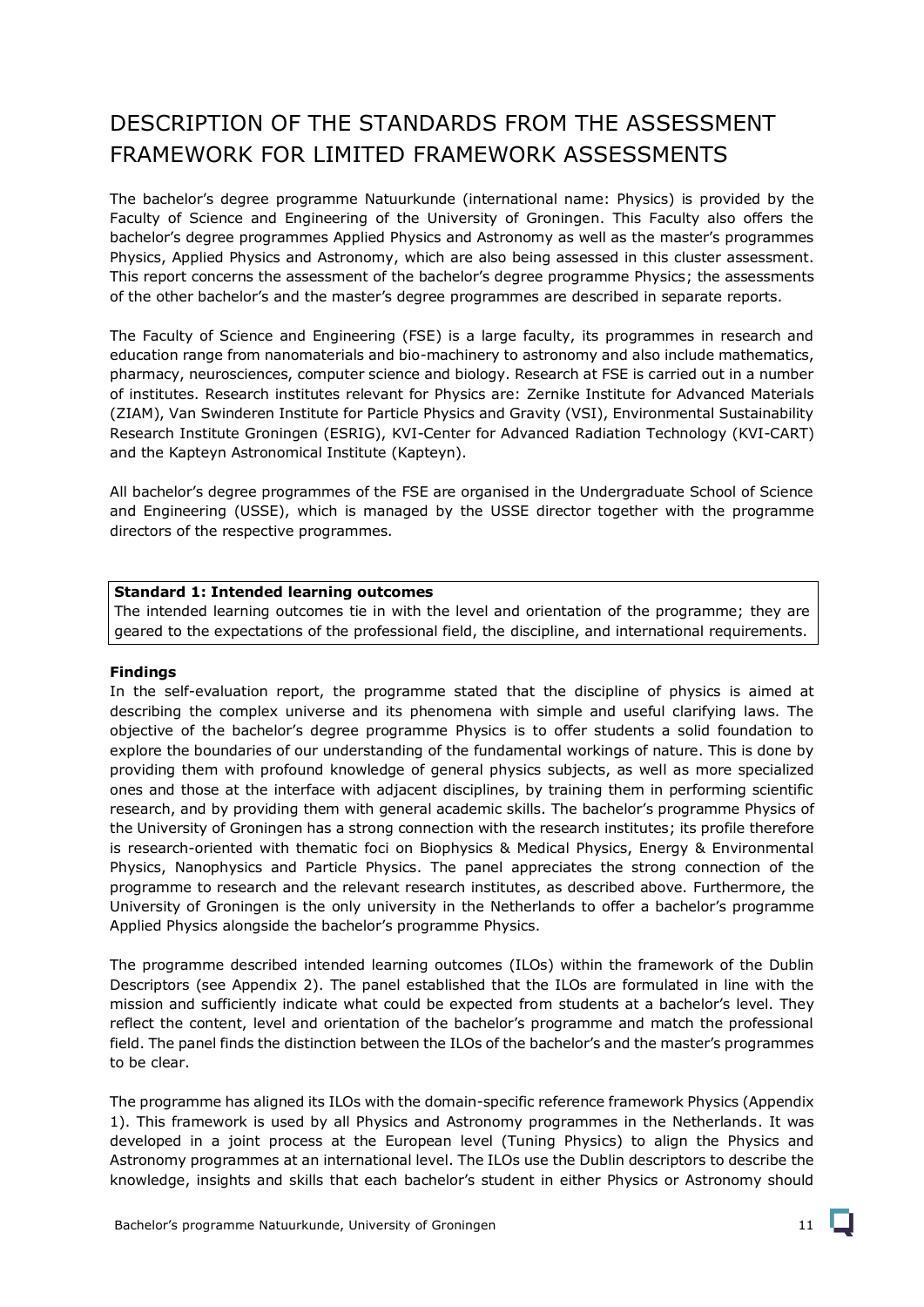acquire, regardless of his or her specialization. The panel established that there is an alignment of the Physics and Astronomy programmes at a European level.

Since the last programme assessment, several improvements have been implemented on various issues, including curriculum changes. One of these improvements concerned the establishment of an external advisory panel. This panel provides the programme management with feedback about the connection of the degree programme with developments in the field. Several mechanisms are in place to regularly update the ILOs and ensure that they keep pace with changes in society and the scientific discipline. The panel appreciates the improvements and the mechanisms to ensure the regular evaluation and updating of the ILOs. It encourages the programme to continue in this line.

#### **Considerations**

The panel concluded that the ILOs of the bachelor's degree programme Physics meet the Dutch qualification framework and the international standards, as indicated by the alignment with the domain-specific framework for Physics, Applied Physics and Astronomy. They sufficiently indicate the academic bachelor's level. The panel appreciates the strong research-oriented profile and academic orientation.

The panel appreciates the improvements that the programme has made in the last period and the mechanisms to ensure the regular evaluation and updating of the learning outcomes and encourages the programme to continue in this line.

#### **Conclusion**

*Bachelor's programme Physics:* the panel assesses Standard 1 as 'meets the standard'.

#### **Standard 2: Teaching-learning environment**

The curriculum, the teaching-learning environment and the quality of the teaching staff enable the incoming students to achieve the intended learning outcomes.

#### **Findings**

#### *Curriculum*

The bachelor's curriculum in Physics consists of three coherent learning lines:

- Basic physics: Mechanics & Relativity, Electricity & Magnetism, Thermodynamics & Statistical Physics, Quantum Mechanics 1, Waves & Optics, and Structure of Matter;
- Basic mathematics: Calculus 1+2, Linear Algebra 1, and Mathematical Physics;
- Skills: Physics Laboratory 1-3, Computational Methods for Science & Technology, Electronics & Signal Processing, and Physics, Astronomy, Ethics & Society.

Teaching the required basic mathematics is concentrated in the first year. Basic physics subjects are predominantly offered as 10 EC courses that run for a full semester. Both academic and research skills are covered, and their teaching runs through the entire programme. Skills are not only trained in dedicated courses, they are also integrated in disciplinary courses and the research project. The curriculum gradually builds up from broad and general to deep and specialised. An overview of the programme is included in Appendix 3.

The main goals of the first year are orientation, selection and basic education. The content and level of the first year are representative of the programme as a whole. Many courses are shared with Applied Physics, Astronomy and Mathematics to facilitate the possibility to switch programmes. In the second half of the first year, students choose a specialisation from the following tracks:

- Biophysics & Medical Physics;
- Energy & Environmental Physics;
- Nanophysics;
- Particle Physics.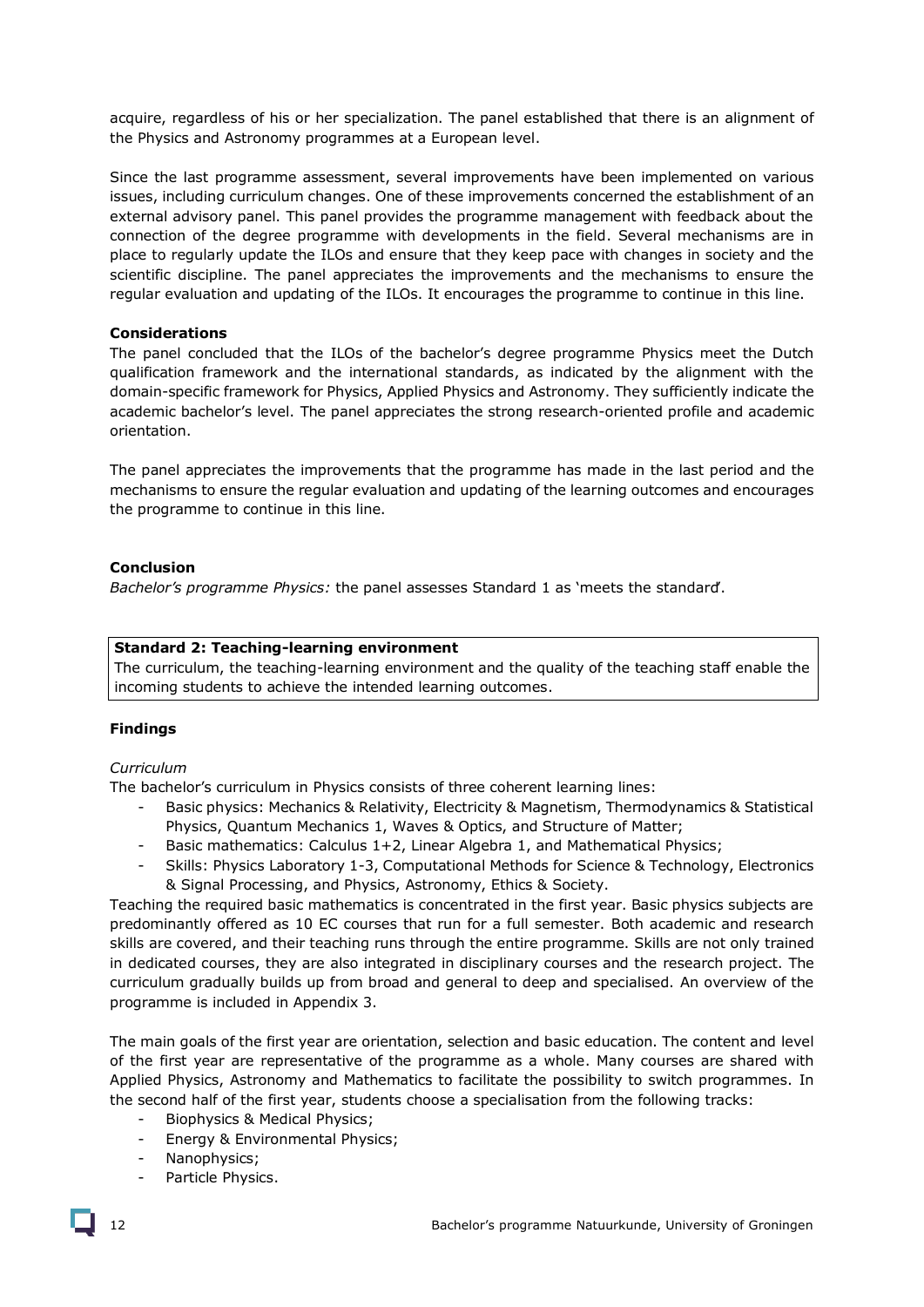These tracks connect to the profiles of the research institutes involved in the programme. The tracks consist of a combination of subject-specific compulsory courses and electives, concluded by the bachelor's research project.

The second year is mainly aimed at completing the basic physics education, building a solid skills foundation and making a start on specialised courses. In the third year students can choose a 15 EC deepening (Quantum Materials and Radiation) or broadening minor offered by other faculties or at other national and international universities. The bachelor's degree programme concludes with a research project of 15 EC. The research is carried out in a scientific research group, where the student conducts supervised but independent and individual research in a master-apprentice relationship with the supervisor. A thesis is written at the end of the project, and all students present their research at the Bachelor Research symposium.

The skills training covers both academic and research skills and runs through the entire programme. When asked during the site visit, the students remarked that, in general, sufficient attention is paid to the development of presentation skills, which was confirmed by the teachers. The student chapter in the self-evaluation report stated that the students find that little attention is paid to other academic skills, such as writing reports and cooperating in a team. It is obvious that lab skills are trained in the lab courses (Physics Laboratory 1-3) and that computer, reporting and research skills are trained throughout the programme. In the self-evaluation report, the following courses were labelled for skills training: Computational Methods for Science & Technology, Electronics & Signal Processing, and Physics, Astronomy, Ethics & Society. Both teachers and students are of the opinion that computer skills and programming should be developed more without sacrificing any fundamental physics. The students suggested incorporating the development of computer skills, the Python course, in the physics courses. Teachers agreed with this suggestion and are already searching for a good place in the curriculum.

The panel finds the curriculum to be well-developed, managed and implemented, and there is a good alignment between it and the intended learning outcomes. It appreciates the coherent learning lines in the programme and established that ample attention is paid to the development of skills. The panel recommends to investigate the establishment of a curriculum in which a 30 EC block is allocated for a minor, locally in Groningen or elsewhere in The Netherlands, or abroad, without interfering in any way with the major part of the curriculum.

The University of Groningen chose to offer the programme in English with the aim to create an international academic environment, with the goal of adapting the students to the dominant modes of communication in science and thereby preparing students for their future career. This choice is sufficiently substantiated according to the panel.

One of the recommendations of the former assessment panel was to pay more attention to career preparation in the programme. The panel learned during the site visit that the study association organises career-related activities, such as company visits. They are not very popular, however. Students assume this has to do with the fact that these activities are extracurricular. They would like to have more career orientation built into the bachelor's curriculum. The programme management is now developing plans to invite guest lecturers from companies and offer field trips as part of the regular curriculum. The panel encourages it to develop and implement these plans.

#### *Teaching forms*

Courses are generally taught in the form of lectures and tutorials with various levels of studentteacher interactivity. During the site visit teachers informed the panel that almost all of them had followed the University Teaching Qualification training, which stimulated many of them to introduce activating teaching methods, for instance flipping the classroom and the use of quizzes. Active participation by the student is promoted and expected in the tutorials and during practical work and other group-based work forms. Limited-scale implementation of academic Learning Communities has been initiated in several course units. In these courses students work as a group on assignments, partly unsupervised.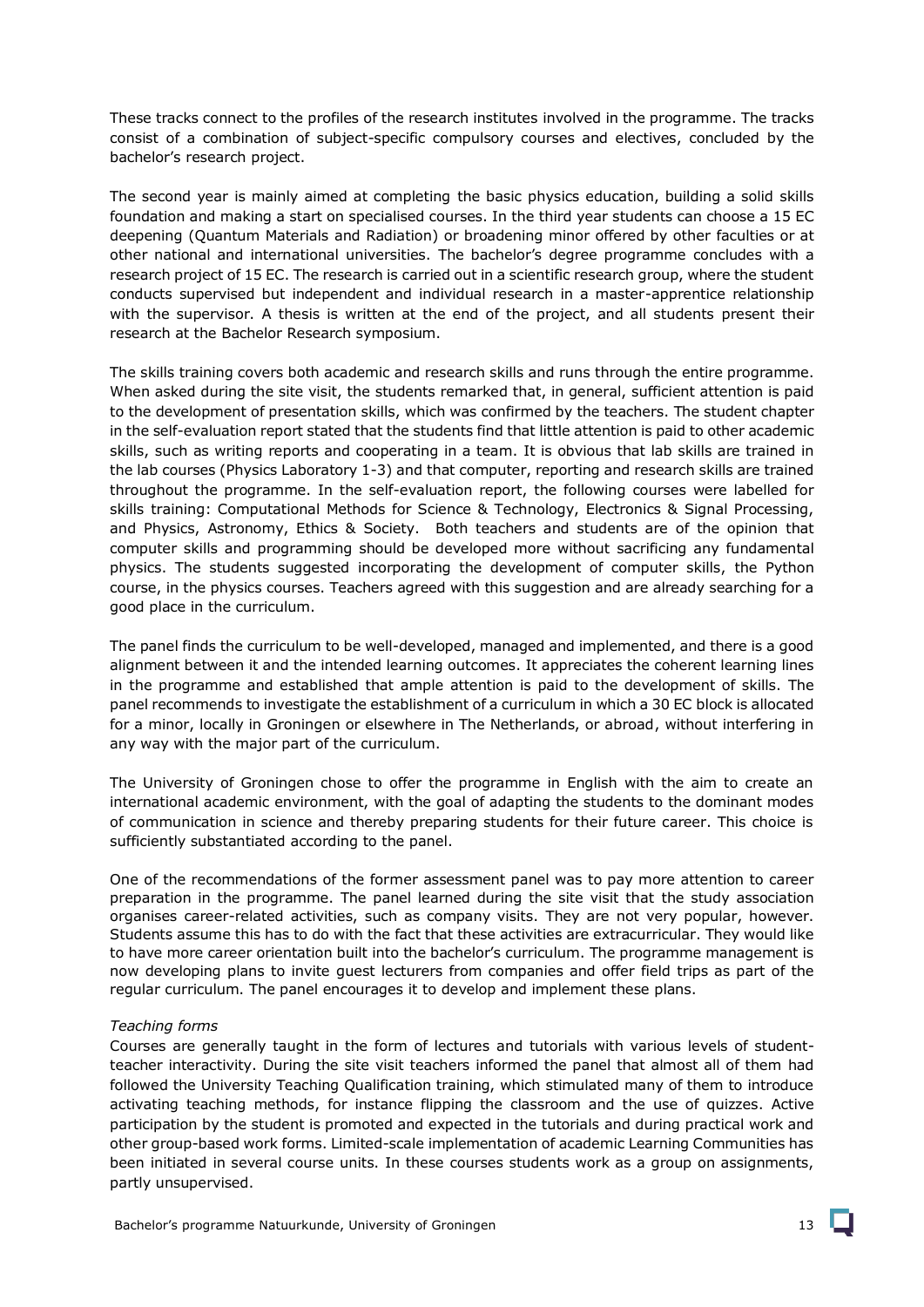In the first semester of the first year, students are placed in mentor groups, mentored by a more advanced student and supervised by a tutor (a teaching staff member). These mentor groups support the students to get acquainted with university teaching and learning and are aimed at group building and developing study skills. In the second semester of the first year, the learning communities can be seen as a track-based continuation of the mentor groups guided by staff members of the associated research institutes. They have been recently introduced, and according to the management, the first evaluations are positive. The composition of the mentor groups, aiming for a mix of female and male as well as national and international students, is done by the academic advisor. Mentors are trained in intercultural competency.

The panel established that the teaching forms used in the programme are aligned with the intended learning outcomes and the content of the curriculum. It appreciates the introduction of more activating teaching forms and the implementation of learning communities.

#### *Feasibility*

The academic year is divided into two semesters, each divided into two periods of eight instruction weeks followed by two exam weeks. In every period three course components of 5 EC are taught. The nominal workload for students is 40 hours per week, according to the self-evaluation report.

Nearly all students who drop out do so in the first and second years. The programme management monitors study success in the first few months with an early warning system, particularly based on the results for the Calculus 1 course. The academic advisor acts when flags go up and invites the student to discuss his/her study progress and planning. The programme management attributes dropouts primarily to switching between the programmes or to the negative Binding Study Advice (BSA).

The panel discussed the feasibility of the programme with both the teachers and the students. It concluded from these discussions that there are no obstacles in the programme that hinder the students from finishing their studies in time. In its opinion, the mentor groups and the early warning system are good measures to keep the students on track and support them in their first months at university.

#### *Staff*

The tenured staff members contributing to the programme all have a PhD degree and are actively involved in research in one of the above-mentioned research institutes. Some 75% of the active teaching staff has acquired a University Teaching Qualification (UTQ), and 40% of the academic staff has an international background. During the site visit the teachers added that they found the didactical training to be very useful as they learnt to use more activating teaching methods. PhD students and postdocs are also involved in teaching, mainly as teaching assistants for tutorials. In the next academic year a mandatory didactical training will be offered for PhD students and postdocs.

The students are positive about the teachers and report that they are accessible; in their experience, the teachers are very willing to help and answer questions. The students are also very positive about the added value of the academic advisor; she knows how to get things done and helps students with their planning. The English language proficiency of all tenured staff is considered sufficient to good. The teaching staff is very positive about the benefits of the international programme and the use of one consistent teaching language.

The panel established that the bachelor's programme is taught by experts strongly connected to research institutes and that a high proportion of the tenured staff has sufficient didactical training. The proficiency in English of all tenured teacher staff is sufficient to good.

#### *Facilities*

The student chapter of the self-evaluation report mentioned that the facilities for the programme (lab spaces, lecture rooms and study places) are mostly adequate with the exception of the practical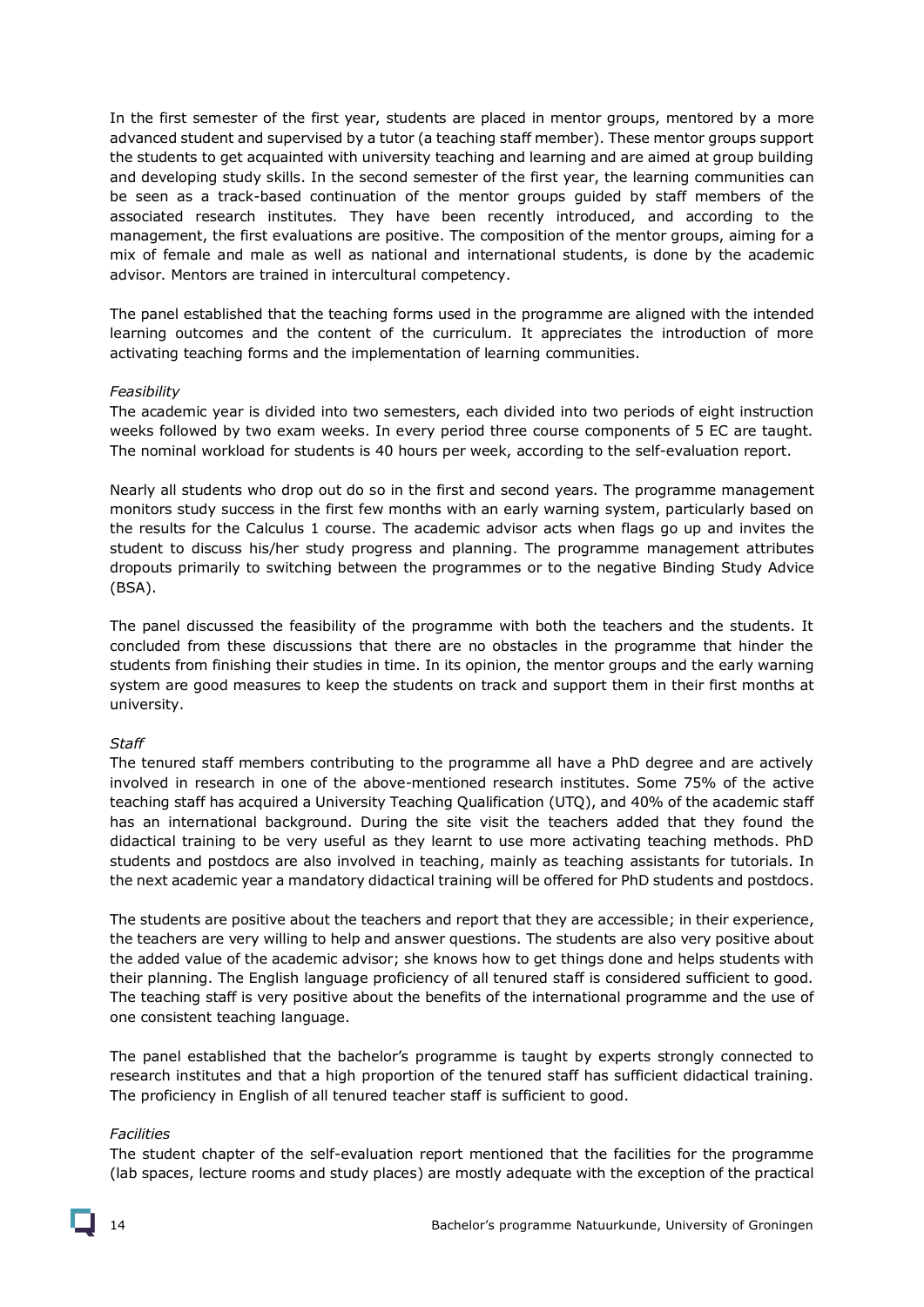equipment which is outdated in their opinion. Not all students, however, experience this as a major problem. The panel agrees with the students that the facilities are mostly adequate, but thinks that the lab equipment needs some attention. The management informed the panel that investments are being made to update lab equipment and facilities.

#### **Considerations**

The curriculum of the bachelor's programme Physics enables the students to achieve the intended learning outcomes. The panel found the curriculum to be well-developed, managed and implemented, and there is a good alignment between it and the intended learning outcomes. The panel recommends to investigate the establishment of a curriculum in which 30 EC is allocated for a minor, locally in Groningen or elsewhere in The Netherlands, or abroad, without interfering in any way with the major part of the curriculum.

The panel established several positive aspects in the teaching-learning environment. It appreciates that the bachelor's programme is offered by experts who are closely connected to the research institutes. The curriculum is based on well-defined learning lines, with a strong, broad foundation in physics. Sufficient attention is paid to skills development in the programme. It offers a good diversity of tracks, and options for a deepening or broadening minor. In the panel's opinion the introduction of academic learning communities is a very positive development, with the intention to enhance student participation, sense-of-community, and ownership of the study programme. It encourages the programme management to monitor these communities closely.

The quality of the teaching staff is good, and the students are positive about the quality and dedication of their teachers. The university has an adequate policy and good intensive training programmes for enhancing the didactic quality of the teaching, resulting in awareness of the benefits of activating teaching methods. The panel thinks that a good start has been made to innovate the teaching methods and recommends continuing in this line.

The panel also appreciates the mentoring system and that the students are closely followed in the first semester to support their transition from secondary school to university. The programme is feasible, as the success rates are in line with the national averages for science programmes.

The programme-specific facilities are adequate, but the lab equipment needs some attention.

The choice to offer the programme in English is sufficiently substantiated according to the panel.

#### **Conclusion**

*Bachelor's programme Physics:* the panel assesses Standard 2 as 'meets the standard'.

#### **Standard 3: Student assessment**

The programme has an adequate system of student assessment in place.

#### **Findings**

#### *Assessment policy*

An assessment plan is drafted annually by the programme director and approved by the Faculty Board. It consists of a list of examiners, modes of assessment of all course units, a list of individual Research Project supervisors, and a matrix clarifying the relationship between the learning outcomes of the course units and the final learning outcomes of the degree programme. In addition to this assessment plan at the programme level, a Course Unit Assessment Overview (CUAO) is available for each course. This overview is a systematic description of the links between the learning outcomes, modes of instruction and modes of assessment and grading, and the position of the course in the curriculum. These overviews are updated annually. A summary of the CUAO is made available to the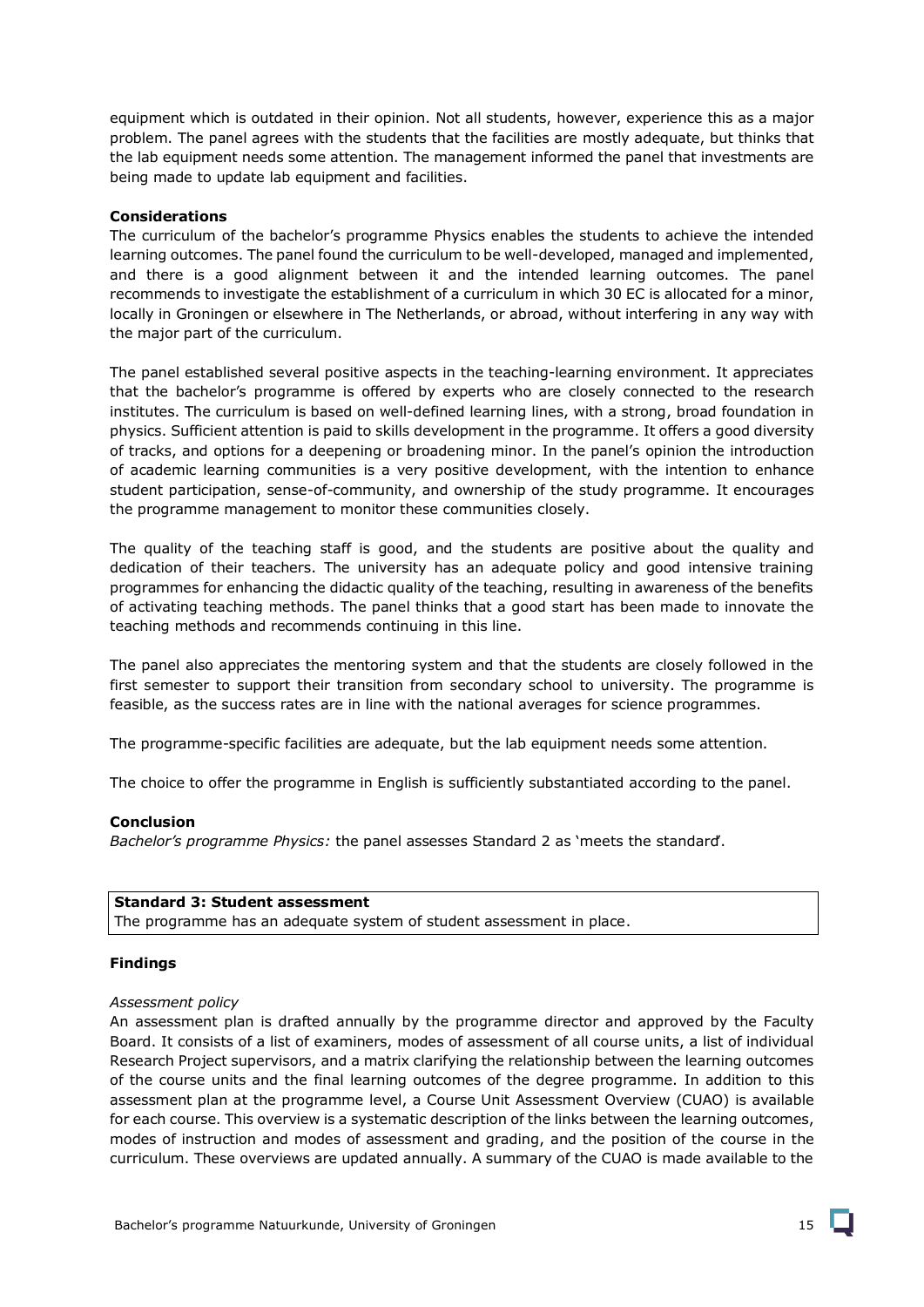students. The panel studied several CUAOs during the site visit. It is very positive about these overviews.

The programme uses different modes of assessment, such as multiple-choice and written exams, assignments, oral exams, presentations, reports and research projects. The preferred assessment method throughout the curriculum gradually shifts towards ones more suited to assessing higher levels of knowledge and skills, reaching the level of independent creation during the research project.

The panel noticed that lab reports are not checked for fraud. The panel advises to pay attention for this aspect, for instance by using the plagiarism scanner that is also used for the theses. Lab reports of physics experiments are available on internet, and the bachelor practicals of different student cohorts and also of different institutions are comparable. The programme should take care that it is not possible for students to use these internet lab reports.

As a rule, exams and assignments of course units are always drafted or checked by two lecturers (peer review). Individually supervised course units, like the bachelor research project, are assessed using a standard assessment form. Furthermore, at least two examiners are involved: the supervisor and a second examiner. The panel has seen the assessment forms used for the bachelor research project and discussed the use of this form as well as the procedure followed by the examiners with the teachers and the Board of Examiners during the site visit. It noticed that there is no grading rubric included in the form and that some of the completed forms lacked motivation for the grades. The students did inform the panel that they received extensive oral feedback on their bachelor's theses and that they were quite satisfied with that. The panel would, nevertheless, recommend formalising a written motivation of the grading.

The panel finds the assessment system and policy adequately developed and implemented.

#### *Board of Examiners*

Since the last programme assessment, several actions have been taken to strengthen the role and task performance of the Board of Examiners (BoE). The BoE is responsible for ensuring the quality of examinations and final assessments. The BoE for the bachelor's and master's degree programmes Physics and Applied Physics consists of four members, chosen from the teaching staff, and one external member. The BoE checks whether the Assessment Plan is appropriate for the intended learning outcomes of the programme, whether the suggested examiners are qualified for their role, whether there is sufficient variety in the modes of assessment, and whether they are appropriate for the specific learning outcomes.

To check the assessment of the research projects, the BoE annually reviews at least 8 theses. Priority is given to theses with grades 6, 6.5 or 9 and higher. In the last assessment period the BoE generally agreed with the marks awarded by the supervisors. One aspect of improvement identified by the BoE was that the supervisors could elaborate more on the justification of grades on the assessment form. This aspect was also noted by the panel, as described above.

The CUAO is an important instrument for the BoE to check the quality of the assessments of the course units. To ensure the quality of examinations, the BoE checks the assessments of about eight course units annually. The panel is positive about the way the BoE is performing its tasks. Its role has obviously been extended and improved in the assessment period. The panel concluded that the examinations, tests and the thesis assessment are transparent, valid and reliable.

#### **Considerations**

The panel finds the assessment system and policy adequately developed and implemented. The courses use a variety of assessment methods, which are aligned with the learning outcomes and the curriculum. The procedures are transparent for teachers and students.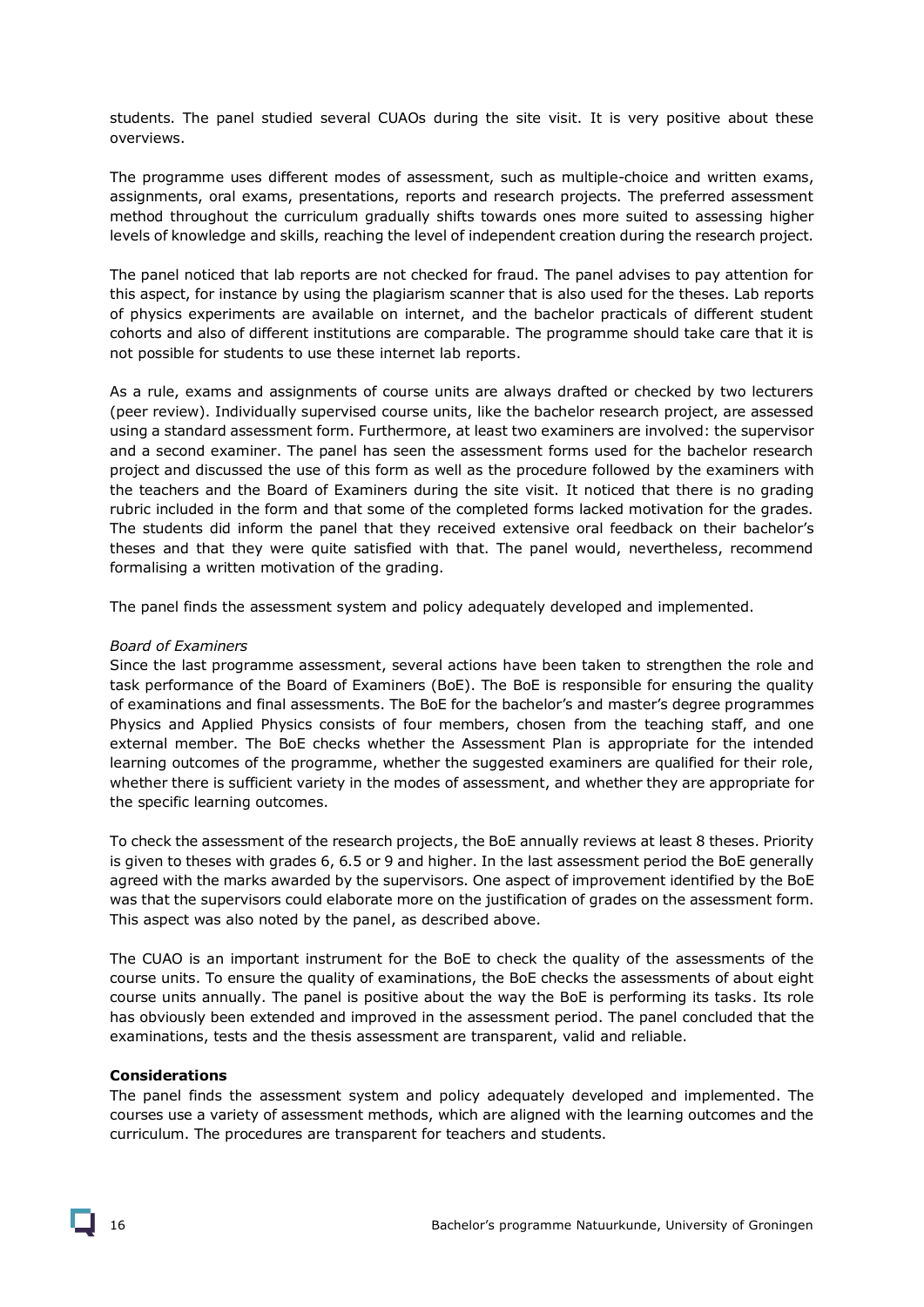The panel is positive about the way the Board of Examiners is performing its tasks. Its role has obviously been extended and improved in the assessment period. The panel concluded that the examinations, tests and the thesis assessment are transparent, valid and reliable.

The panel, in particular, values the Course Unit Assessment Overviews (CUAOs) for all courses.

#### **Conclusion**

*Bachelor's programme Physics:* the panel assesses Standard 3 as 'meets the standard'.

#### **Standard 4: Achieved learning outcomes**

The programme demonstrates that the intended learning outcomes are achieved.

#### **Findings**

The self-evaluation report indicated that the bachelor's programme Physics guarantees that students are educated regarding knowledge, skills, and attitude as specified in the learning outcomes by presenting a matrix of the intended learning outcomes and the curriculum. The panel verified this matrix and concluded that the curriculum ensures that graduates have achieved the intended learning outcomes. It studied a selection of ten bachelor's theses and their assessments. The theses showed that the graduates are capable of drawing up a research question and designing, planning and conducting research. They demonstrated that they are able to report on their research, are aware of the societal, ethical and social aspects of their subject, and are able to write the report in English. The theses revealed that the minimum level required for a bachelor's programme Physics had been reached and has been exceeded in many cases.

Almost all bachelor's graduates proceed to a master's programme, usually the master's programme Physics at the University of Groningen, but also to the master's programme Applied Physics or Astronomy at the same university, or master's programmes at other Dutch universities. The alumni felt well prepared for their master's programme. Almost no bachelor's graduate enters the workplace.

#### **Considerations**

The panel concluded that graduates of the bachelor's programme Physics have achieved the intended learning outcomes. It found the level of the bachelor's theses to be good. The graduates are well prepared for continuing their study in a master's programme.

#### **Conclusion**

*Bachelor's programme Physics:* the panel assesses Standard 4 as 'meets the standard'.

### GENERAL CONCLUSION

The panel judged that the bachelor's programme Physics offered by the University of Groningen meets all standards of the NVAO assessment framework for a limited programme assessment. The panel therefore recommends accreditation of the programme.

#### **Conclusion**

The panel assesses the *bachelor's programme Physics* as 'positive'.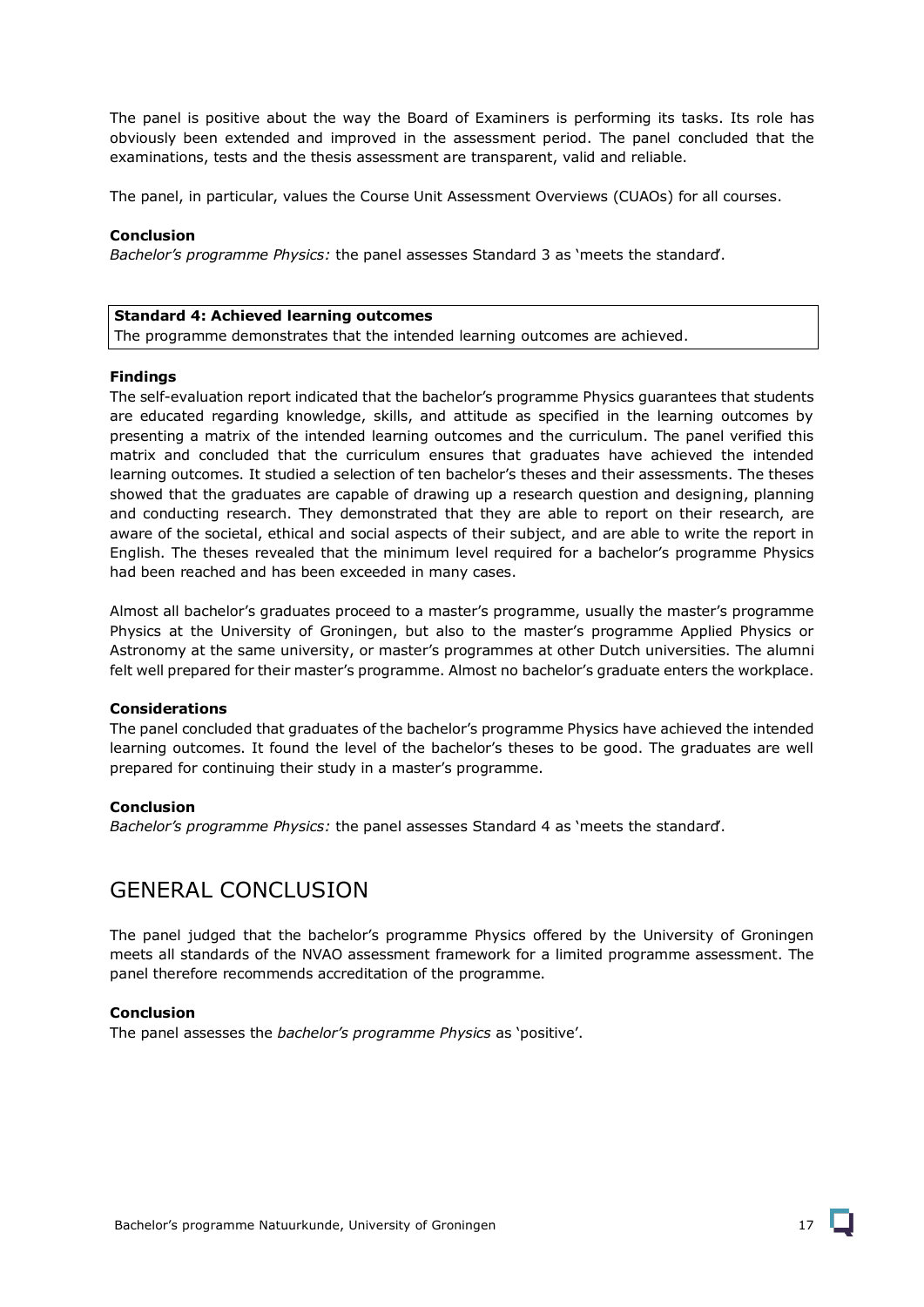**Bachelor's programme Natuurkunde, University of Groningen**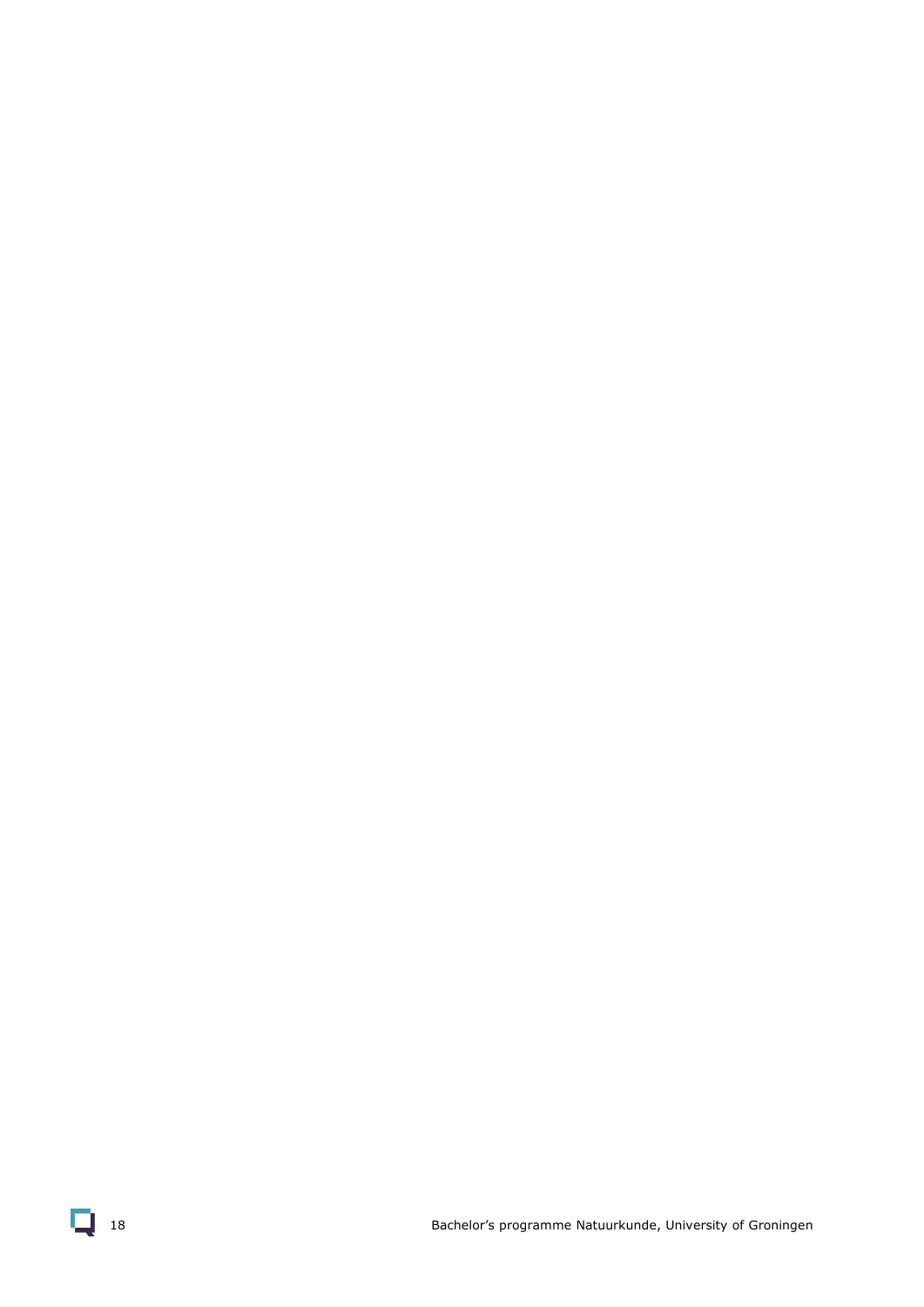### <span id="page-18-0"></span>**APPENDICES**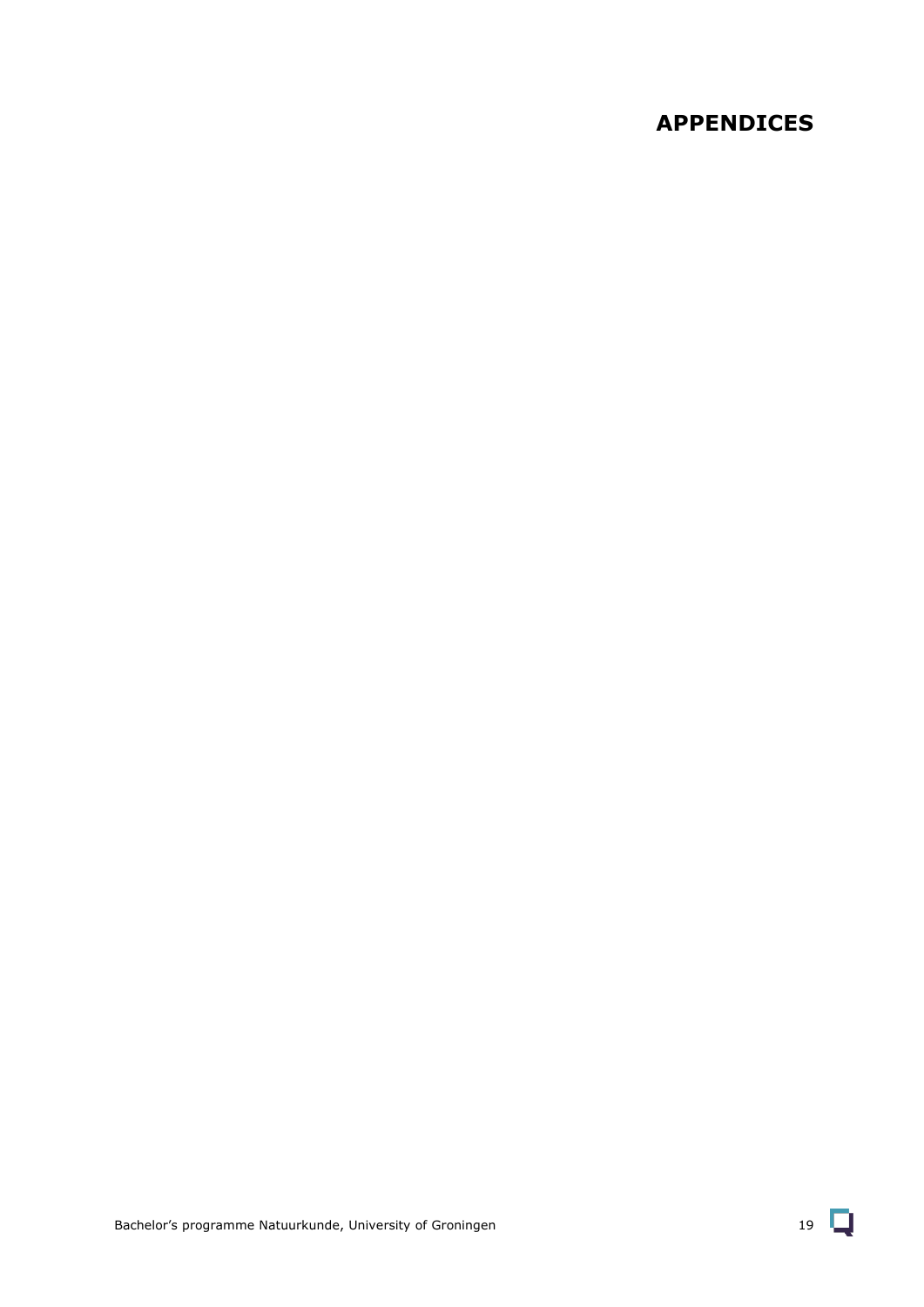<sup>2</sup> Bachelor's programme Natuurkunde, University of Groningen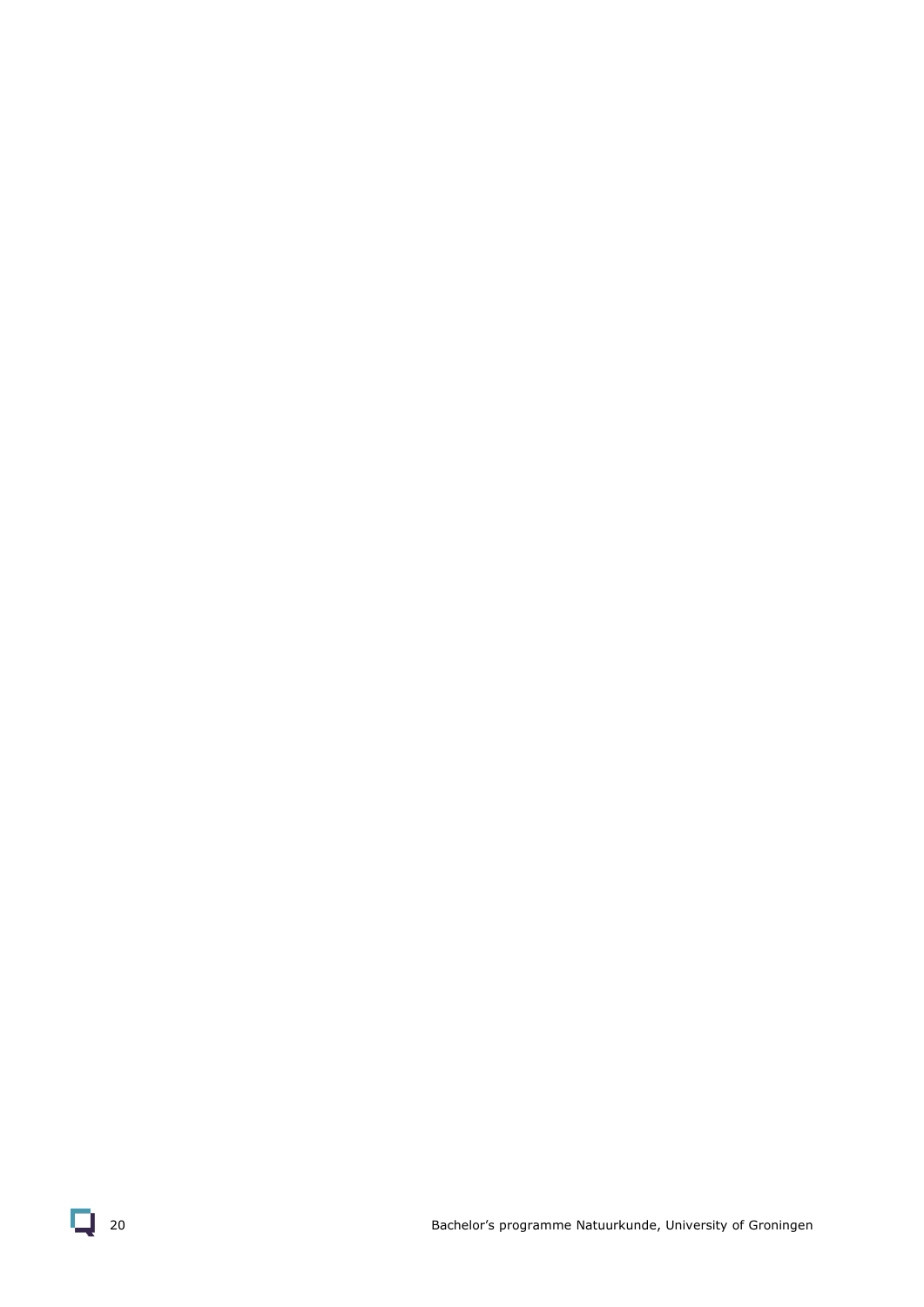### <span id="page-20-0"></span>APPENDIX 1: DOMAIN-SPECIFIC FRAMEWORK OF REFERENCE

#### **Introduction**

The goal of a university programme is to prepare students for an independent practice of the profession of the relevant discipline, and to give them the ability to apply the knowledge and skills they have acquired. Dutch university programmes in the domain of (applied) physics and astronomy are required to reach a level which allows the graduate to be competitive in the international research or in the job market, in particular with respect to countries which have a high profile in these areas. The domain specific reference frame is meant to be a gauge for reaching this goal.

The framework is based on that used in the Teaching Programme Assessment (Onderwijsvisitatie) of 2013. This in its turn was derived from the qualifications as formulated in the document 'Reference points for the design and delivery of degree programmes in physics', which was a product of the socalled Tuning Project63<sup>1</sup> and, to a lesser extent, the document 'A European Specification for Physics Master Studies' of the European Physical Society (2009). The 2013 framework has been modified and updated in three ways: (1) the programme descriptors are now divided over the usual five Dublin indicators, instead of over the original three categories: cognitive competences, practical skills, and generic competences, (2) several competences have been rephrased, (3) the competence 'Estimation skills' has been added.

The descriptors for the programmes have been formulated in terms of competences acquired by the graduating student, which leads to specific requirements for the curriculum. Programmes with the same name at different (Dutch) universities will in general not be identical. Different specialisations in the research staff or focus on particular subjects leads to differences in the eligible part of the programmes, and there is a structural difference between (the goals of) general universities and universities of technology. As a consequence, there are different ways to comply with the requirements of the reference frame. Essential is that the local choices for, and focus of the programme fit the internationally accepted standards.

#### **Programme descriptors**

The descriptors for the Bachelor's degree programmes in Physics, Applied Physics, and Astronomy are divided over the five Dublin descriptors, where the highest or most relevant descriptor is used for this division. The number in the second column is the 'Rating of importance' at the Bachelor level mentioned in the Tuning Physics document. The competence 'Estimation skills' and the related competence 'Problem solving skills' are combined (ratings 2 and 9). The three colors indicate the type of competence: light color = core curriculum, medium color = familiarity with physics research, dark color = general skills.

 1 In May 2018 a new version of the Tuning document was published, as output of the CALOHEE project (https://www.calohee.eu/). In this document, a different structure of competences is proposed (nine 'disciplines', each divided into 'knowledge', 'skills' and 'wider competences'). The compilers of the present framework have decided to follow the simpler, yet elegant structure of the Tuning 2008 document. Where relevant, aspects of the Tuning (2018) have been incorporated.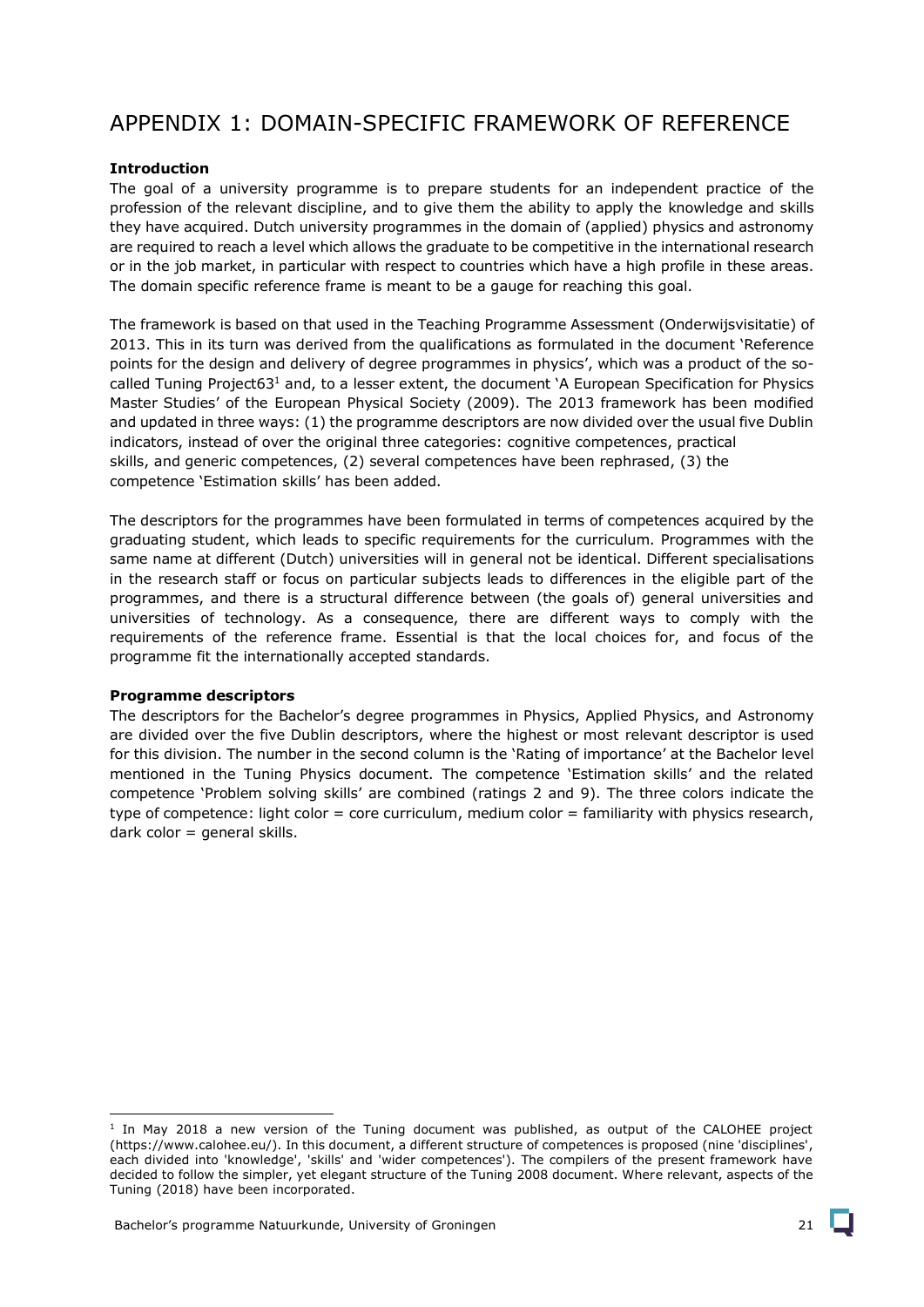### (A) Knowledge and understanding

|    | Rating of<br>importance | Specific<br>competence                          | Description. On completion of the degree<br>course, the student should                                                                                             |
|----|-------------------------|-------------------------------------------------|--------------------------------------------------------------------------------------------------------------------------------------------------------------------|
| A1 | -5.                     | Knowledge<br>and<br>understanding of<br>physics | have a good understanding of the<br>important physical theories (logical and<br>mathematical structure, experimental<br>support, physical phenomena<br>described). |
| A2 | 14                      | Understanding of<br>the physics culture         | be familiar with the most important<br>areas of physics and with the common<br>approaches, which span many areas in<br>physics.                                    |
| A3 | 8                       | Frontier research<br>(MSc only)                 | have a good knowledge of the state of<br>the art in (at least) one of the presently<br>active topics in physics research.                                          |

### (B) Applying knowledge and understanding

|           |      | Specific<br>competence                                | Description. On completion of the degree<br>course, the student should                                                                                                                                                                                                                                    |
|-----------|------|-------------------------------------------------------|-----------------------------------------------------------------------------------------------------------------------------------------------------------------------------------------------------------------------------------------------------------------------------------------------------------|
| <b>B1</b> | 2, 9 | Problem<br>solving<br>Estimation<br>skills,<br>skills | be able to frame, analyse and break down<br>a problem in phases defining a suitable<br>algorithmic procedure; be able to evaluate<br>clearly the orders of magnitude in<br>situations which are physically different,<br>but show analogies, thus allowing the use<br>of known solutions in new problems. |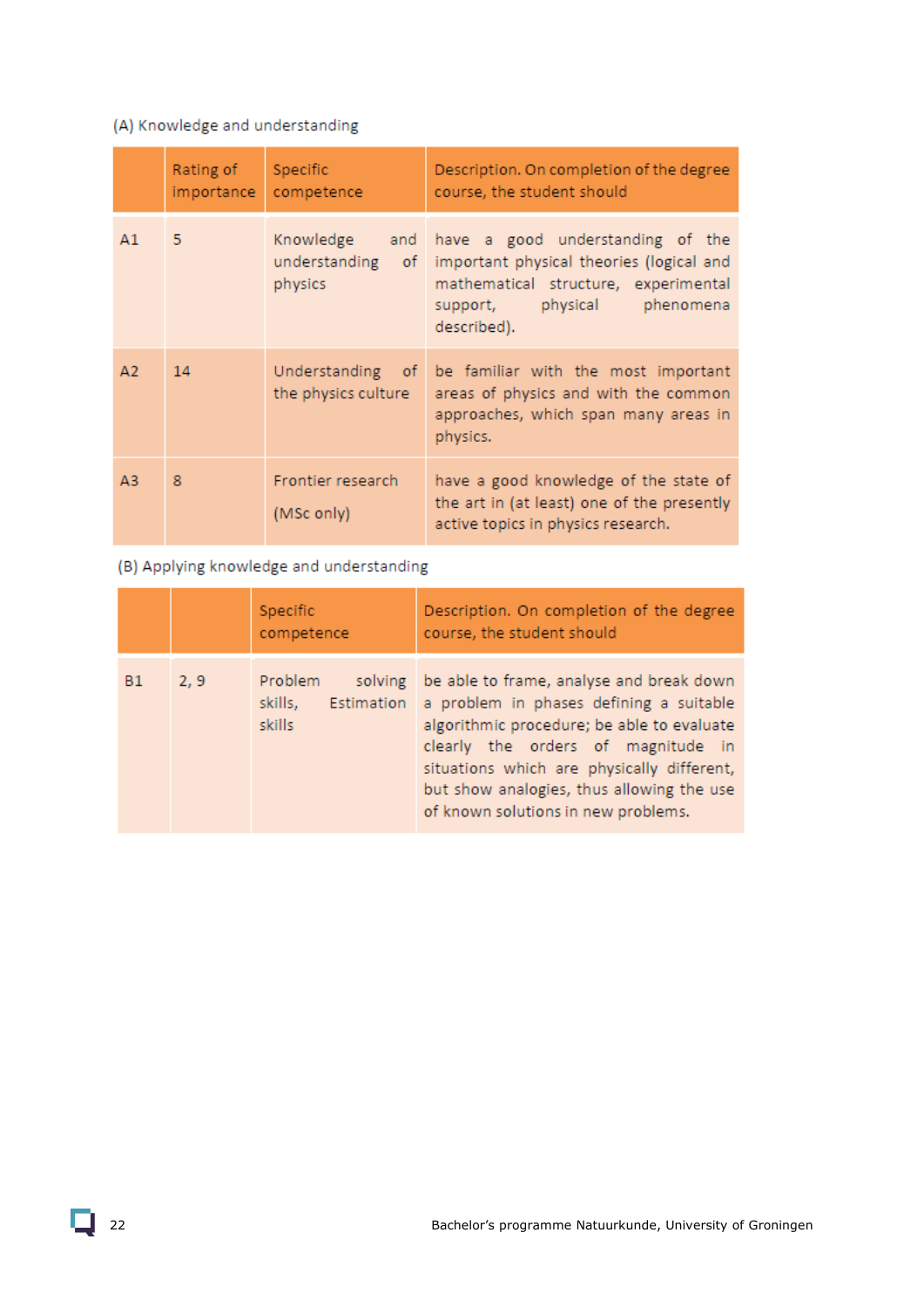| <b>B2</b> | $\mathbf{1}$ | Modelling skills                                        | be able to identify the essentials of a<br>process/situation and to set up a working<br>model of the same; be able to perform the<br>required approximations; i.e. critically think<br>about how to construct physical models.                                                                                                                                  |
|-----------|--------------|---------------------------------------------------------|-----------------------------------------------------------------------------------------------------------------------------------------------------------------------------------------------------------------------------------------------------------------------------------------------------------------------------------------------------------------|
| <b>B3</b> | 7            | Mathematical skills                                     | be able to understand and master the use<br>of the most commonly used mathematical<br>and numerical methods.                                                                                                                                                                                                                                                    |
| <b>B4</b> | 10           | <b>Experimental skills</b>                              | have become familiar with most important<br>experimental methods and be able to<br>perform experiments independently, as<br>well as to describe, analyse and critically<br>evaluate experimental data; and to be able<br>to scientifically report the findings.                                                                                                 |
| <b>B5</b> |              | <b>Computer skills</b>                                  | be able to use appropriate software,<br>programming<br>language,<br>computational<br>tools and methods in physical<br>and<br>mathematical investigations.                                                                                                                                                                                                       |
| <b>B6</b> | 6            | Familiarity<br>with<br>basic and<br>applied<br>research | acquire an understanding of the nature and<br>ways of physics research and of how<br>physics research is applicable to many<br>fields other than physics, e.g. engineering;<br>be able to design experimental and/or<br>theoretical procedures for: (i) solving<br>current problems in academic or industrial<br>research; (ii) improving the existing results. |

### (C) Judgement

| C1 | 13 | professional<br>Human /<br>skills | be able to develop a personal sense of<br>responsibility; be able to gain professional<br>flexibility through the wide spectrum of<br>scientific techniques offered in the<br>curriculum; be able to organize the<br>learning process, evaluate<br>personal<br>personal work, consult experts for |
|----|----|-----------------------------------|---------------------------------------------------------------------------------------------------------------------------------------------------------------------------------------------------------------------------------------------------------------------------------------------------|
|    |    |                                   | information<br>about<br>(e.g.<br>career<br>opportunities)<br>when<br>and<br>support                                                                                                                                                                                                               |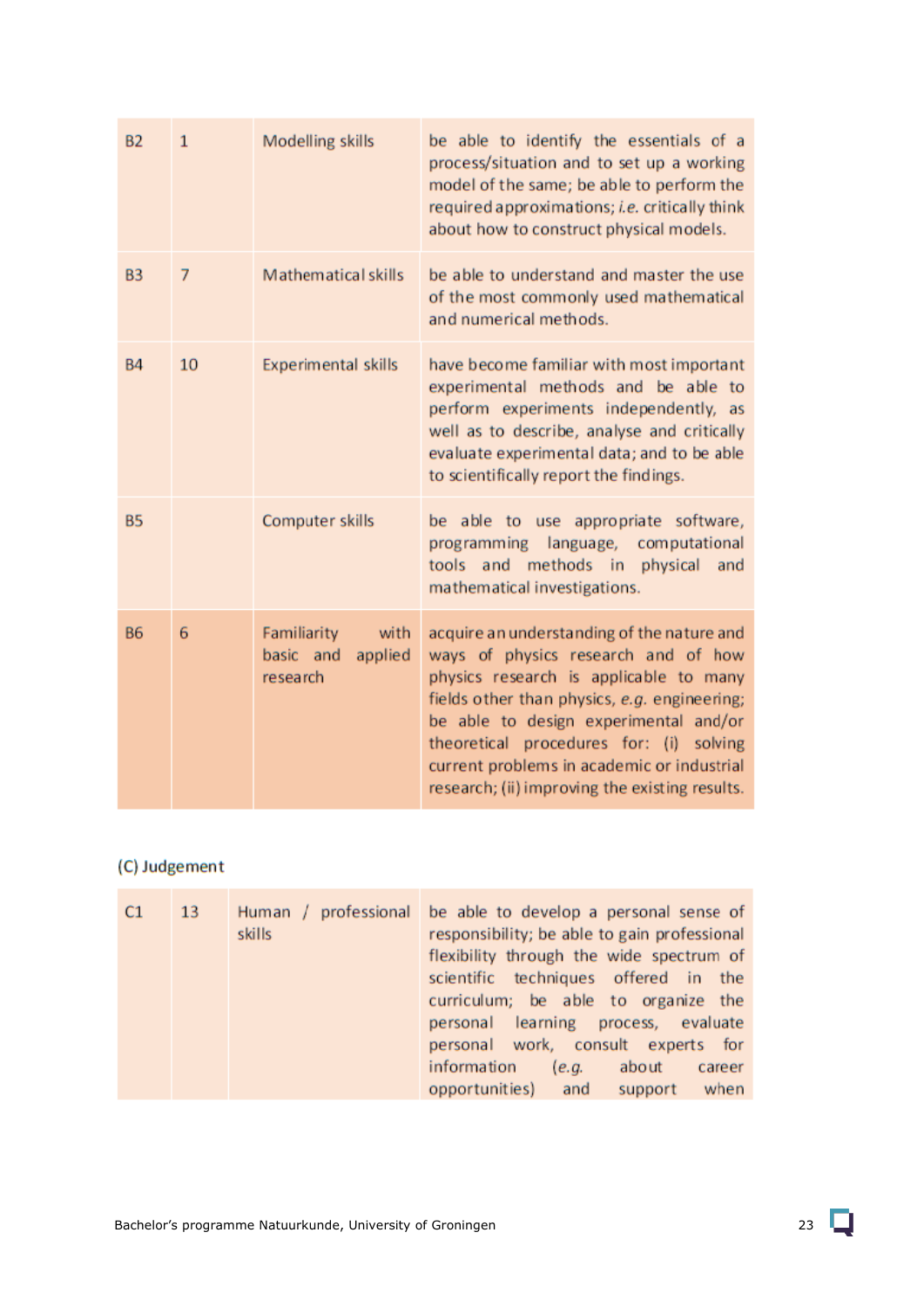|                |    |                                                | appropriate; have had the opportunity to<br>take courses that prepare for teaching<br>physics at secondary school, as well as the<br>opportunity<br>in-depth<br>to to<br>gain<br>interdisciplinary skills.                                                                                                                                                                                                                                                 |
|----------------|----|------------------------------------------------|------------------------------------------------------------------------------------------------------------------------------------------------------------------------------------------------------------------------------------------------------------------------------------------------------------------------------------------------------------------------------------------------------------------------------------------------------------|
| C <sub>2</sub> | 18 | Absolute standards                             | have become familiar with highly regarded<br>research in the field, thus developing an<br>awareness of the highest standards.                                                                                                                                                                                                                                                                                                                              |
| C <sub>3</sub> | 17 | Ethical<br>awareness<br>(relevant for physics) | be able to understand the socially related<br>problems related to the profession, and to<br>comprehend the ethical characteristics of<br>research and of the professional activity in<br>physics and its responsibility to society; be<br>able to conduct processes of decision<br>making and inspect the consequences of<br>actions taking into account principles,<br>norms, values and standards both from a<br>personal and a professional standpoint. |
| C <sub>4</sub> | 12 | Management skills<br>(MSc only)                | be able to work with a high degree of<br>autonomy, even accepting responsibility in<br>(project) planning, and in the managing of<br>structures.                                                                                                                                                                                                                                                                                                           |

### (D) Communication

| D <sub>1</sub> | 11 | <b>Communication skills</b> | be able to listen carefully and to present<br>difficult ideas and complex information in a<br>clear and concise manner to a professional<br>as well as to lay audiences; be able to work<br>in a multidisciplinary or<br>- in<br>an<br>interdisciplinary team. |
|----------------|----|-----------------------------|----------------------------------------------------------------------------------------------------------------------------------------------------------------------------------------------------------------------------------------------------------------|
| D <sub>2</sub> | 16 | Language skills             | be able to read, speak, and write in<br>technical English.                                                                                                                                                                                                     |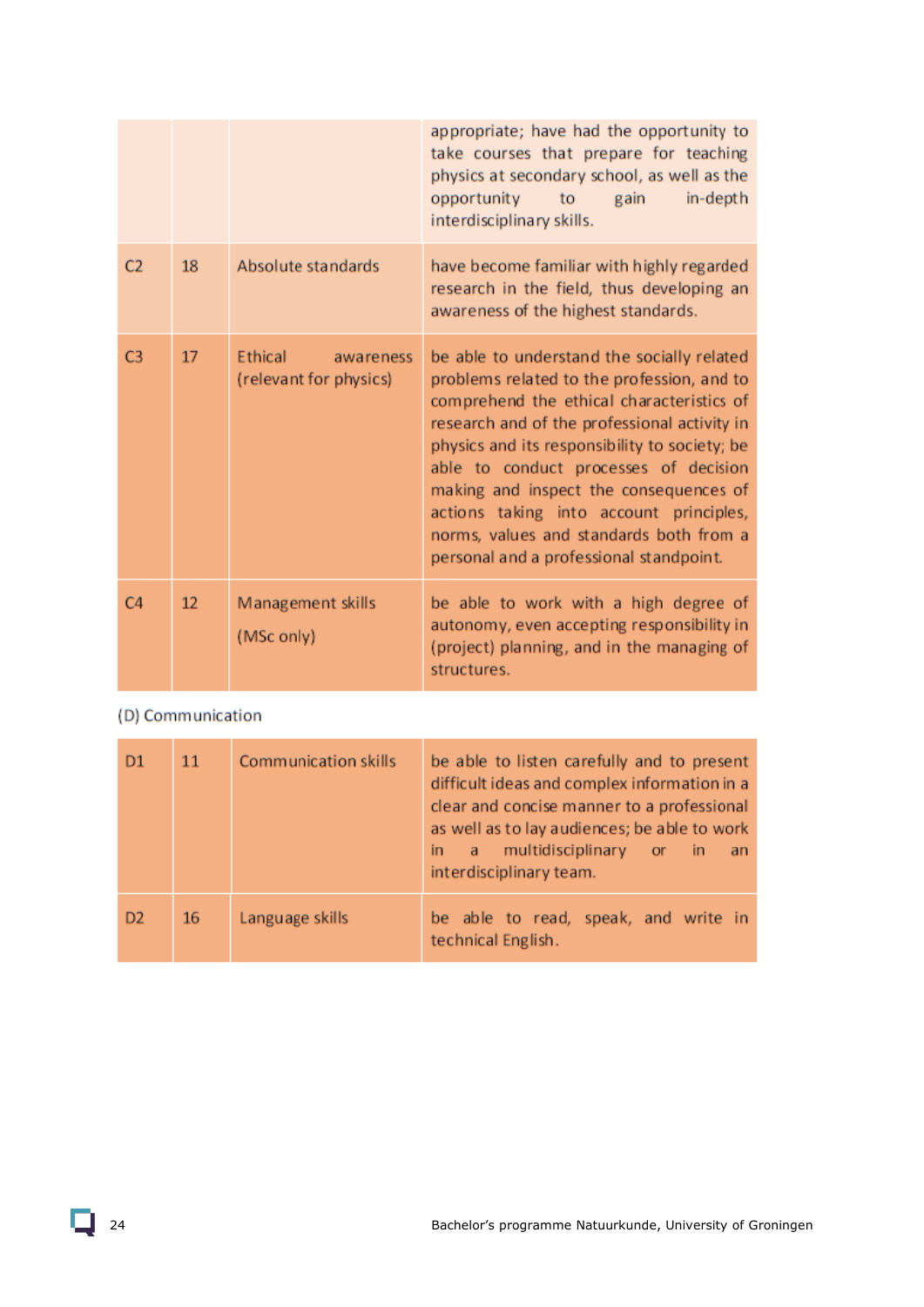### (E) Learning

| E1             | 3  | Literature search             | be able to search for and use physical and<br>other technical literature, as well as any<br>other sources of information relevant to<br>research work and technical project<br>development.                                       |
|----------------|----|-------------------------------|-----------------------------------------------------------------------------------------------------------------------------------------------------------------------------------------------------------------------------------|
| E <sub>2</sub> | 4  | Learning ability              | be able to enter new fields through<br>independent study; have developed those<br>learning skills that are necessary for them<br>to continue to undertake further study with<br>a high degree of autonomy (lifelong<br>learning). |
| E <sub>3</sub> | 15 | Updating skills<br>(MSc only) | enjoy the facility to remain informed of<br>new developments and methods, and be<br>able to provide professional advice on their<br>possible impact or range of applications.                                                     |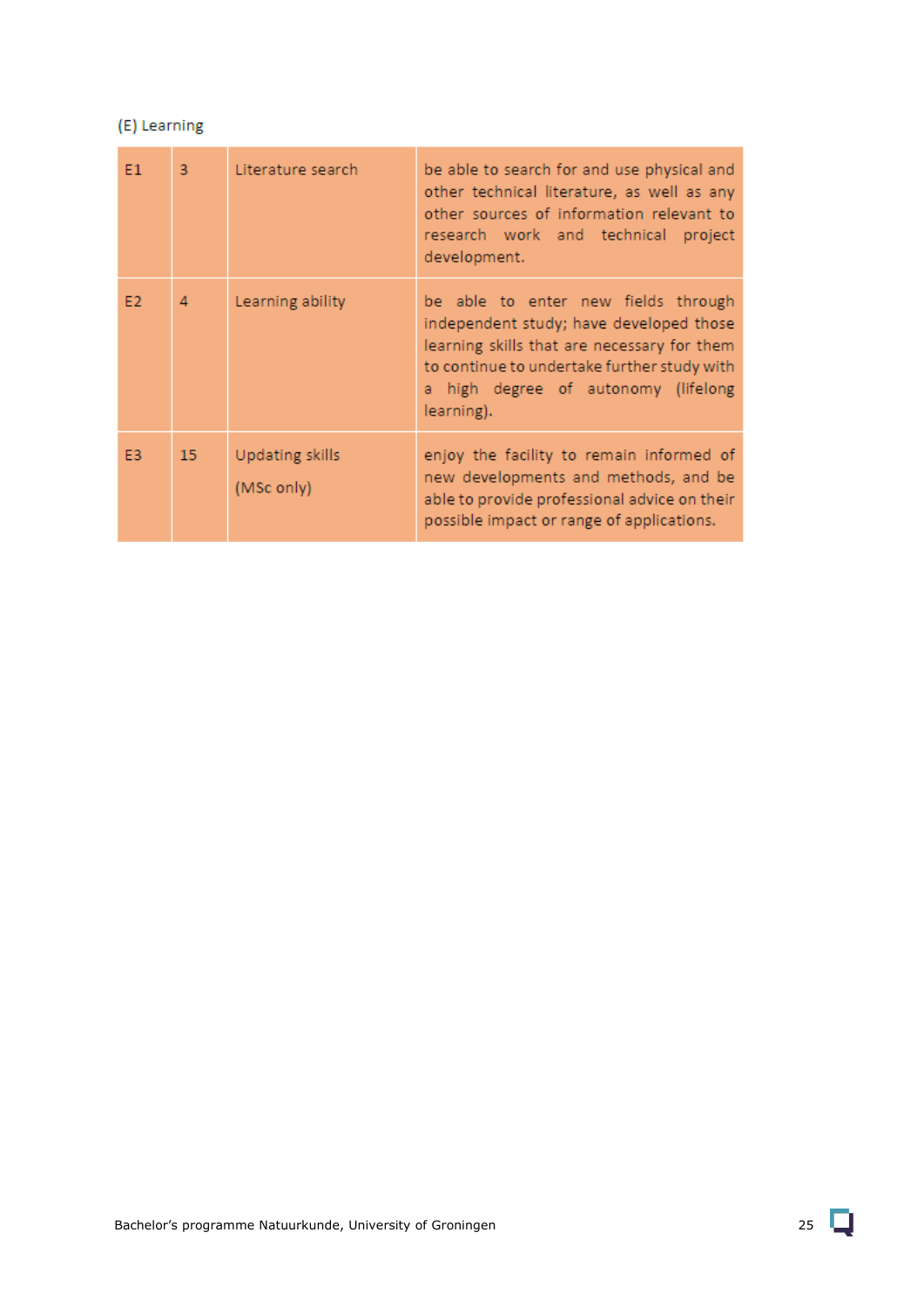# <span id="page-25-0"></span>APPENDIX 2: INTENDED LEARNING OUTCOMES

| Dublin-descriptors                            |                | <b>Learning outcomes</b>                                                                                                                                                                                                                                                                  |
|-----------------------------------------------|----------------|-------------------------------------------------------------------------------------------------------------------------------------------------------------------------------------------------------------------------------------------------------------------------------------------|
| Alumni of the programme have:                 |                |                                                                                                                                                                                                                                                                                           |
| 1. Knowledge and<br>understanding             | A1             | general knowledge of the foundations and history of<br>mathematics, natural sciences and technology, in<br>particular those of Physics.                                                                                                                                                   |
|                                               | A2             | mastered the basic concepts of Physics and are familiar<br>with the interrelationships of these concepts within their<br>own discipline as well as with other disciplines.                                                                                                                |
|                                               |                |                                                                                                                                                                                                                                                                                           |
|                                               | A3             | in-depth knowledge of several contemporary topics within<br>Physics.                                                                                                                                                                                                                      |
|                                               | A4             | familiarity with the quantitative character of the fields of<br>mathematics and natural sciences and an understanding<br>of the methods used in these fields, and particularly within<br>Physics, including computer-aided methods.                                                       |
|                                               | A5             | sufficient knowledge and understanding of mathematics<br>and natural sciences to successfully complete a follow-up<br>Master's degree programme in Physics.                                                                                                                               |
| Alumni of the programme are able to:          |                |                                                                                                                                                                                                                                                                                           |
| 2. Applying<br>knowledge and<br>understanding | <b>B1</b>      | draw up a research question, design, plan and conduct<br>research and report on it independently with an<br>appropriate degree of supervision. Bachelor's graduates<br>are able to evaluate the value and limitations of their<br>research and assess its applicability outside their own |
|                                               |                | field.                                                                                                                                                                                                                                                                                    |
|                                               | B <sub>2</sub> | translate a physics problem into a plan of approach and -<br>taking into account practical boundary conditions – find a<br>solution.                                                                                                                                                      |
|                                               | A4             | understand the quantitative character of the fields of<br>mathematics and natural sciences and understand the<br>methods used in these fields, and particularly within<br>Physics, including computer-aided methods.                                                                      |
| Alumni of the programme are:                  |                |                                                                                                                                                                                                                                                                                           |
| 3. Making<br>judgements                       | A6             | aware of the societal, ethical and social aspects involved in<br>the fields of mathematics and natural sciences, and act<br>accordingly.                                                                                                                                                  |
|                                               | <b>B4</b>      | able to collaborate in teams on technical-scientific<br>problems.                                                                                                                                                                                                                         |
|                                               | <b>B6</b>      | able to assess their own actions and those of others in a<br>sciences<br>context, bearing<br>mind<br>the<br>natural<br>in<br>social/societal and ethical aspects.                                                                                                                         |
| Alumni of the programme are able to:          |                |                                                                                                                                                                                                                                                                                           |
| 4. Communication                              | B <sub>5</sub> | communicate in English, both orally and in writing, in<br>academic and professional contexts, with both colleagues<br>and others. They are familiar with the relevant means of<br>communication.                                                                                          |
|                                               | B3             | gather relevant information using modern means of<br>communication<br>and<br>to<br>critically<br>interpret<br>this<br>information.                                                                                                                                                        |
| Alumni of the programme are able to:          |                |                                                                                                                                                                                                                                                                                           |
| 5. Learning skills                            | B7             | apply learning skills that enable them to pursue a follow-<br>up degree and acquire knowledge in new fields with a high<br>level of autonomy.                                                                                                                                             |

П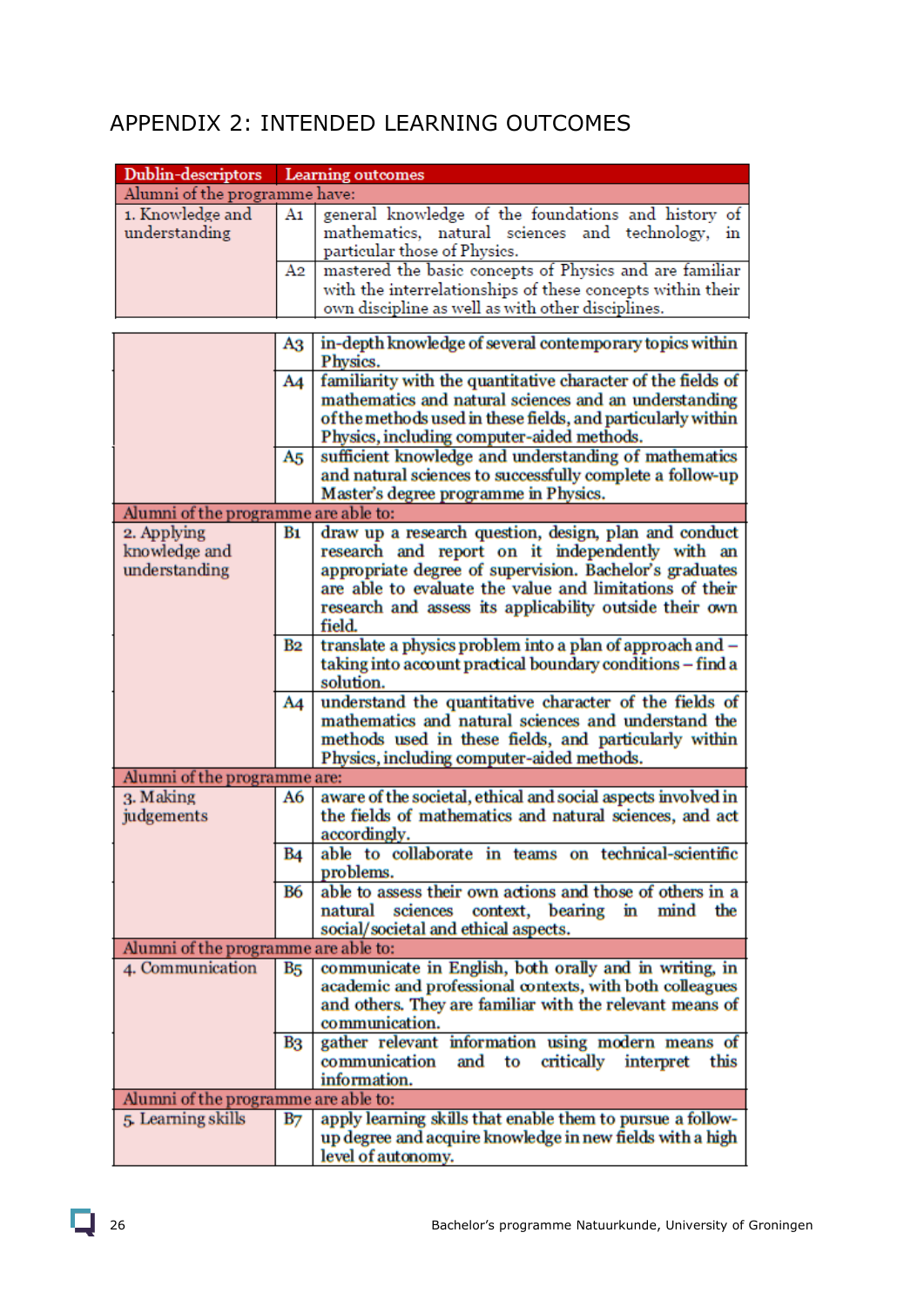### <span id="page-26-0"></span>APPENDIX 3: OVERVIEW OF THE CURRICULUM



Schematic layout of the Bachelor's degree programme in Physics (2018-2019) going from year 1 on the left to year 3 on the right, with each column representing a 10 week block. Each "box" represents 5 ECTS.

The core consists of three coherent learning lines:

- basic physics: Mechanics & Relativity, Electricity & Magnetism, Thermodynamics & Statistical Physics, Quantum Mechanics 1, Waves & Optics, and Structure of Matter;

- basic mathematics: Calculus 1+2, Linear Algebra 1, and Mathematical Physics

- skills: Physics Laboratory 1-3, Computational Methods for Science & Technology, Electronics & Signal Processing, and Physics, Astronomy, Ethics & Society.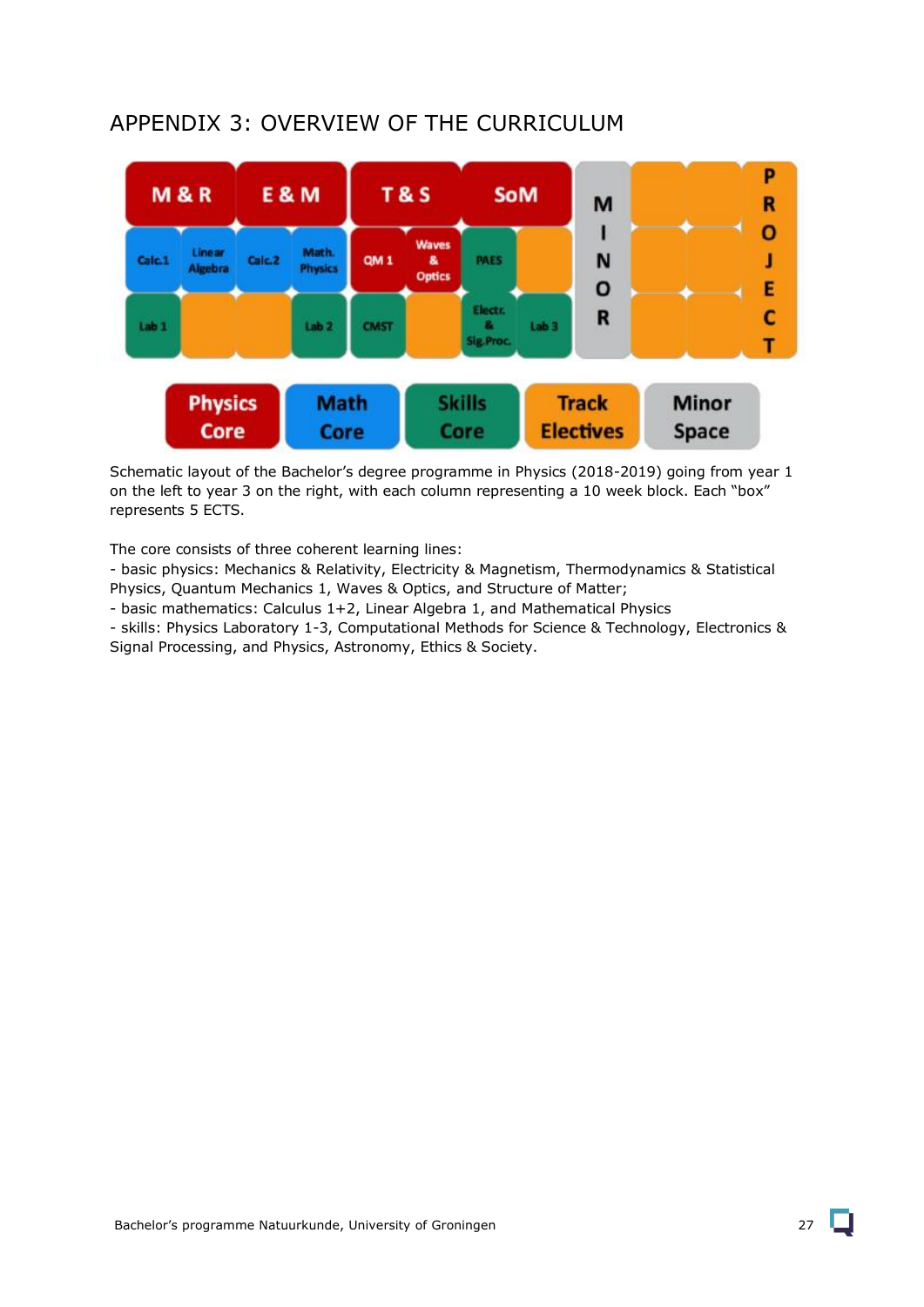### <span id="page-27-0"></span>APPENDIX 4: PROGRAMME OF THE SITE VISIT

#### **12 mei**

| $17.00 - 19.00$ | Internal panel meeting |
|-----------------|------------------------|
|                 |                        |

**Ma 13 mei**

| $09.00 - 09.15$ | Arrival and welcome                                    |
|-----------------|--------------------------------------------------------|
| $09.15 - 09.45$ | Internal panel meeting                                 |
| $09.45 - 10.45$ | Management bachelor + master Physics + Applied Physics |
| $10.45 - 11.00$ | <b>Break</b>                                           |
| $11.00 - 11.45$ | Bachelor and master students Physics                   |
| $11.45 - 12.00$ | <b>Break</b>                                           |
| $12.00 - 12.45$ | Teaching staff Physics                                 |
| $12.45 - 13.30$ | Lunch $+$ internal panel meeting                       |
| $13.30 - 14.15$ | Show cases, poster presentations by students           |
| $14.15 - 14.30$ | <b>Break</b>                                           |
| $14.30 - 15.15$ | Bachelor and master students Applied Physics           |
| $15.15 - 15.30$ | <b>Break</b>                                           |
| $15.30 - 16.15$ | Teaching staff Applied Physics                         |
| $16.15 - 16.30$ | <b>Break</b>                                           |
| $16.30 - 17.15$ | Board of Examiners Physics and Applied Physics         |
| $17.15 - 17.30$ | <b>Break</b>                                           |
| $17.30 - 18.15$ | Alumni + External Advisory Panel (combined)            |
| $18.15 - 18.45$ | Visit to the observatory                               |
|                 |                                                        |

#### **Di 14 mei**

| $09.00 - 09.45$ | Internal panel meeting overleg                                    |
|-----------------|-------------------------------------------------------------------|
| $09.45 - 10.30$ | Management bachelor + master Astronomy                            |
| $10.30 - 10.45$ | <b>Break</b>                                                      |
| $10.45 - 11.30$ | Bachelor and master students Astronomy                            |
| $11.30 - 11.45$ | <b>Break</b>                                                      |
| $11.45 - 12.30$ | Teaching staff Astronomy                                          |
| $12.30 - 13.00$ | Lunch                                                             |
| $13.00 - 13.30$ | Consultation hour                                                 |
| $13.30 - 14.15$ | Tour of the facilities and poster presentation students           |
| $14.15 - 14.30$ | <b>Break</b>                                                      |
| $14.30 - 15.15$ | Board of Examiners Astronomy                                      |
| $15.15 - 16.00$ | Internal panel meeting preparation meeting with formal management |
| $16.00 - 17.00$ | Formeel management (combined)                                     |
|                 |                                                                   |

#### **Wo 15 mei**

| Concluding panel meeting, formulating judgements |
|--------------------------------------------------|
|                                                  |

- 12.00 12.15 Preliminary feedback
- 12.15 12.30 Break
- 12.30 13.30 Development Dialogue (combined) incl. lunch